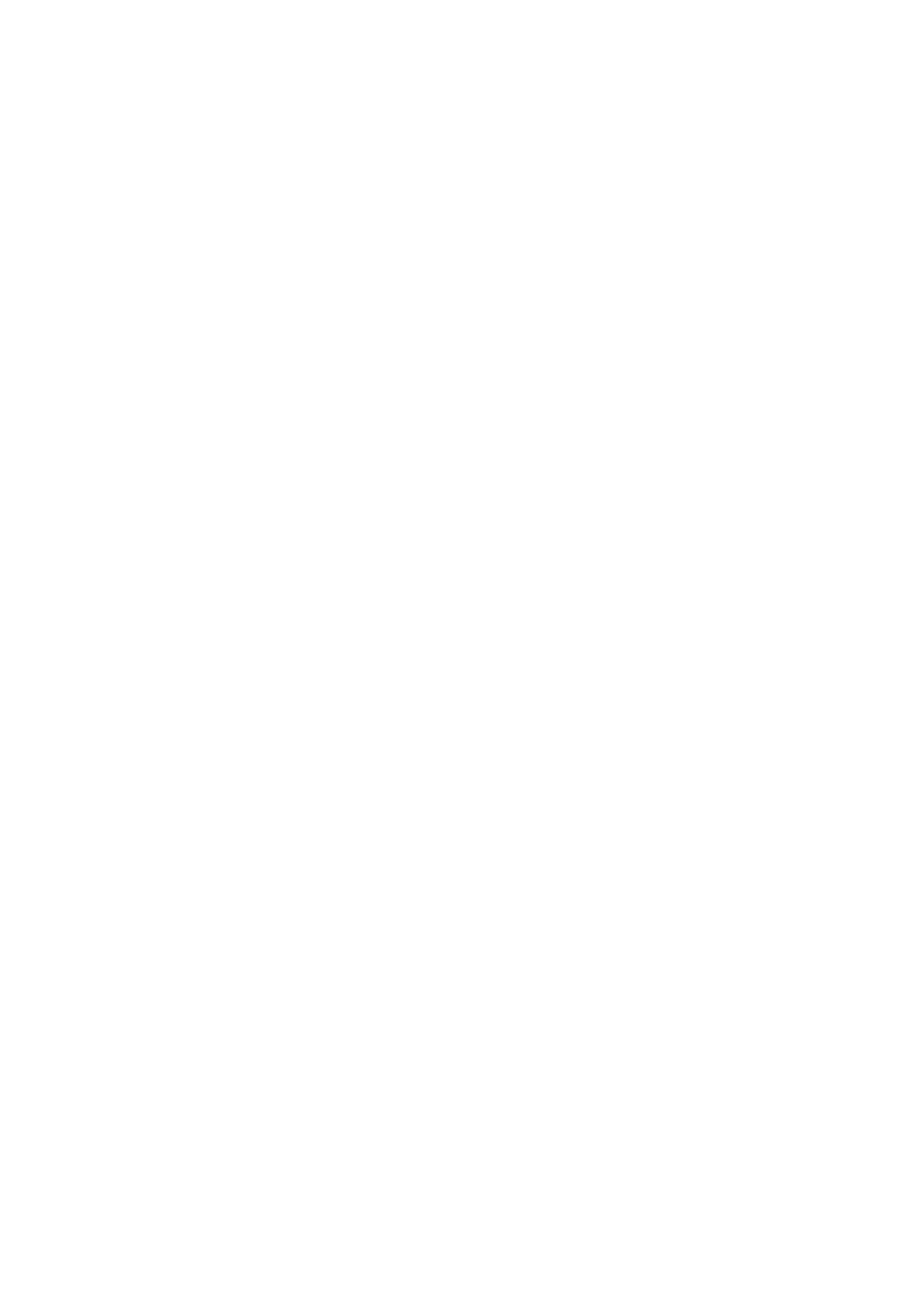# **Contents**

| <b>Section</b> |                                                                                          | Page |
|----------------|------------------------------------------------------------------------------------------|------|
| 1              | Summary                                                                                  |      |
| 2              | Introduction                                                                             | 4    |
| 3              | The benefits of an effective content management framework to<br>the HD Freeview platform |      |
| 4              | The proposed licence modification                                                        | 12   |
| 5              | The appropriateness of the detailed proposals by the BBC                                 | 17   |
| 6              | Additional concerns raised in relation to the proposals                                  | 25   |
| 7              | Conclusion                                                                               | 30   |
| Annex          |                                                                                          | Page |
| 1              | Letter to BBC Free to View Ltd.                                                          | 32   |
| 2              | Glossary of technical terms                                                              | 33   |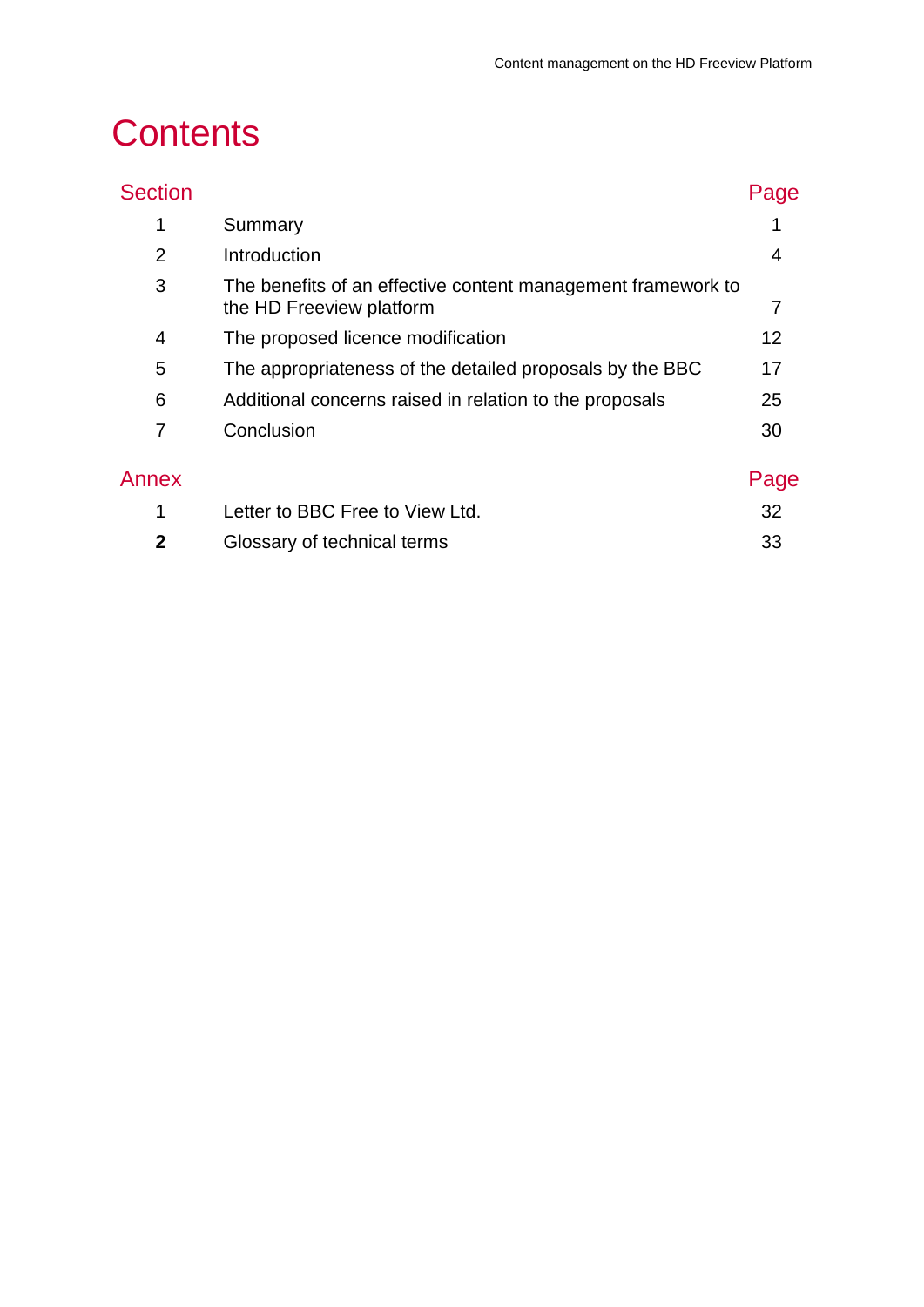# <span id="page-3-0"></span>**Summary**

## **Background**

- [1](#page-3-1).1 This statement sets out Ofcom's decision on a proposal from BBC Free to View Ltd<sup>1</sup> (the "BBC") to vary the terms of its multiplex licence for Multiplex B. Under the BBC's proposals, its licence would be varied to allow it to restrict access to broadcast Electronic Programme Guide (EPG) data to only those High Definition (HD) Digital Terrestrial (DTT) receivers which include content management technology<sup>[2](#page-3-2)</sup>. This technology would enable broadcasters to control the multiple unauthorised copying of broadcast HD content and its retransmission over the internet.
- 1.2 The decision to include content management technologies in HD Freeview receivers was made by the Digital Television Group<sup>[3](#page-3-3)</sup> (DTG) prior to the BBC's proposal. However, compliance with the DTG specifications is not mandatory and the BBC's proposal to limit access to HD EPG data to receivers that implement the technology is intended to minimise the number of receivers that do not implement the technology.
- 1.3 Without this change, the BBC argues that the ability of broadcasters on the HD DTT platform to secure content from third party rights holders on similar terms to those on other platforms would be reduced, thus limiting the range of broadcast content available to viewers on the HD DTT platform.
- 1.[4](#page-3-4) Ofcom issued an initial consultation in September 2009<sup>4</sup>. Following receipt of responses to that consultation, Ofcom issued a second consultation on the BBC's request for licence amendment in January this year<sup>[5](#page-3-5)</sup> ("the Consultation") and a full assessment of responses is provided in sections 3, 4, 5 and 6 of this document.

## **Ofcom's assessment**

- 1.5 Our aim in assessing the BBC's proposed licence amendment has been to determine whether this change would deliver net benefits to citizens and consumers by ensuring they have access to the widest possible range of HD television content on DTT, whilst not unduly restricting their ability to make use of content or the range of receiver equipment available in the DTT receiver market.
- 1.6 In response to the Consultation the BBC, ITV and Channel 4 provided confidential details on the acquired HD content that would be affected if an effective content management framework was not provided on the DTT platform, including the need to 'blank out' some HD content. This evidence was supported by the views expressed by representatives of rights holders. Based on this information, and the increasing use of content management on other digital TV platforms, we have concluded that the BBC's proposal would widen the range of HD content available on the DTT platform, in particular high value film and drama content, and that this would bring

 <sup>1</sup> BBC Free to View Ltd is the holder of the Multiplex B licence used to deliver HDTV services on DTT.

<span id="page-3-2"></span><span id="page-3-1"></span><sup>&</sup>lt;sup>2</sup> Content management is also commonly referred to as digital rights management (DRM).

<span id="page-3-3"></span><sup>&</sup>lt;sup>3</sup> The Digital Television Group (DTG) is a cross-industry body that draws up a specification for DTT equipment to ensure interoperability with broadcast services.<br>
4 available at http://www.ofcom.org.uk/tv/ifi/tvlicensing/enguiry/ofcom\_bbc.pdf

<span id="page-3-5"></span><span id="page-3-4"></span><sup>4</sup> available at http://www.ofcom.org.uk/consult/condocs/content\_mngt/condoc.pdf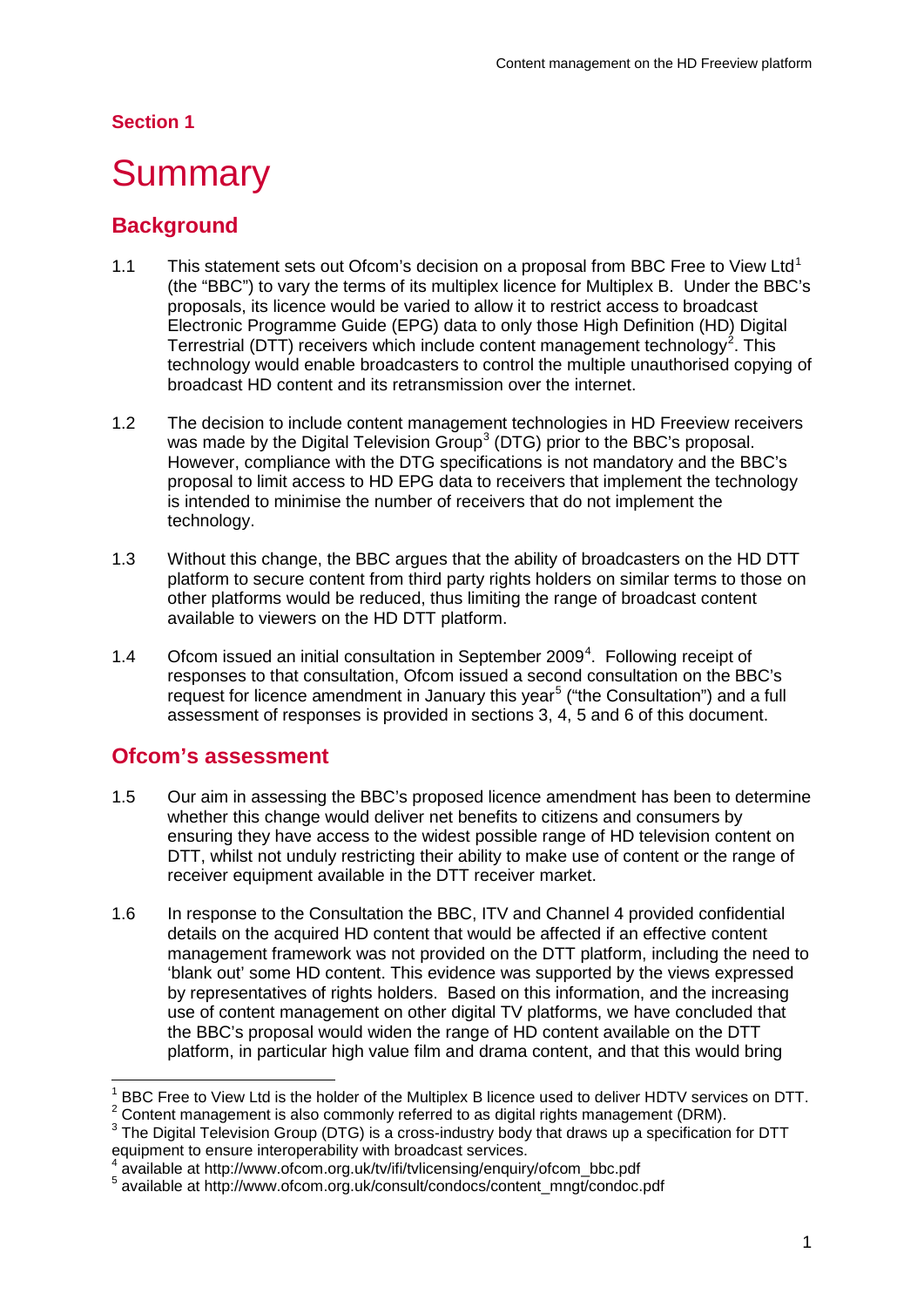positive benefits to citizens and consumers and also help ensure that the DTT platform is able to compete on similar terms with other digital TV platforms for HD content rights.

- 1.7 We have also considered whether the BBC's request for a licence amendment would impact negatively on the market for HD DTT receivers in terms of market distortion and price. We have concluded this would not be the case. The BBC is proposing to licence the intellectual property required to gain access to the HD EPG data (Huffman lookup tables) free of charge and major receiver and integrated digital TV manufacturers are including content management in their HD Freeview products. Hence the impact of the BBC proposals on the supply of receivers to the mass market is negligible.
- 1.8 A large number of individual responses to the Consultation highlighted that 'open source' software developers would be unable to develop receivers that access HD EPG data if they had to take a licence from the BBC in order to access it. We do not fully share this view. The BBC proposals do not prohibit the use of open source software in receivers, but we recognise the proposal may introduce some restrictions on how it is used. We anticipate that any such restrictions will have a negligible impact on the mass market for HD Freeview receivers as many manufacturers do not use open source software and in cases where they do can opt for an open source licence which is compatible with the BBC's proposed licensing arrangements.
- 1.9 In assessing the BBC's request for a licence amendment we have also considered whether this proposal is proportionate to the aim of ensuring that content management is present in receivers so as to ensure the broadest range of content on the HD DTT platform. Based on consultation responses and our own assessment we have concluded that measures which do not require a licence amendment (such as linking the licensing of the HD Freeview logo to content management) would not be sufficient to secure an effective content management framework. The BBC's proposal would ensure that an effective content management framework was in place and does not unduly restrict receiver manufacturers in their ability to produce marketable products and viewers in their ability to deal with content in the manner they consider appropriate. More intrusive alternatives to the approach proposed by the BBC, such as the full encryption of the programme content would be disproportionate to this aim as they would go further than the BBC proposal whilst not offering any additional viewer benefits.
- 1.10 A large number of individual consumer responses to the consultation expressed concerns that their ability to copy HD content broadcast on the DTT platform would be unduly restricted by the application of content management by broadcasters. It is important to note that Ofcom's role in relation to content management is limited. Ofcom's consideration of the BBC's proposal concerns whether or not it is appropriate to allow the BBC to restrict access to EPG data for the purposes of content management. The specific nature of that content management solution is not something over which Ofcom has been given statutory powers and it would be inappropriate for Ofcom to seek to extend its remit through the BBC proposal. However, we note that the BBC and the other PSB broadcasters have recognised consumer concerns and have set out a number of significant commitments towards protecting consumers' fair dealing of HD content. These include:
	- That no content management restrictions will be placed on standard definition content delivered on the Freeview platform;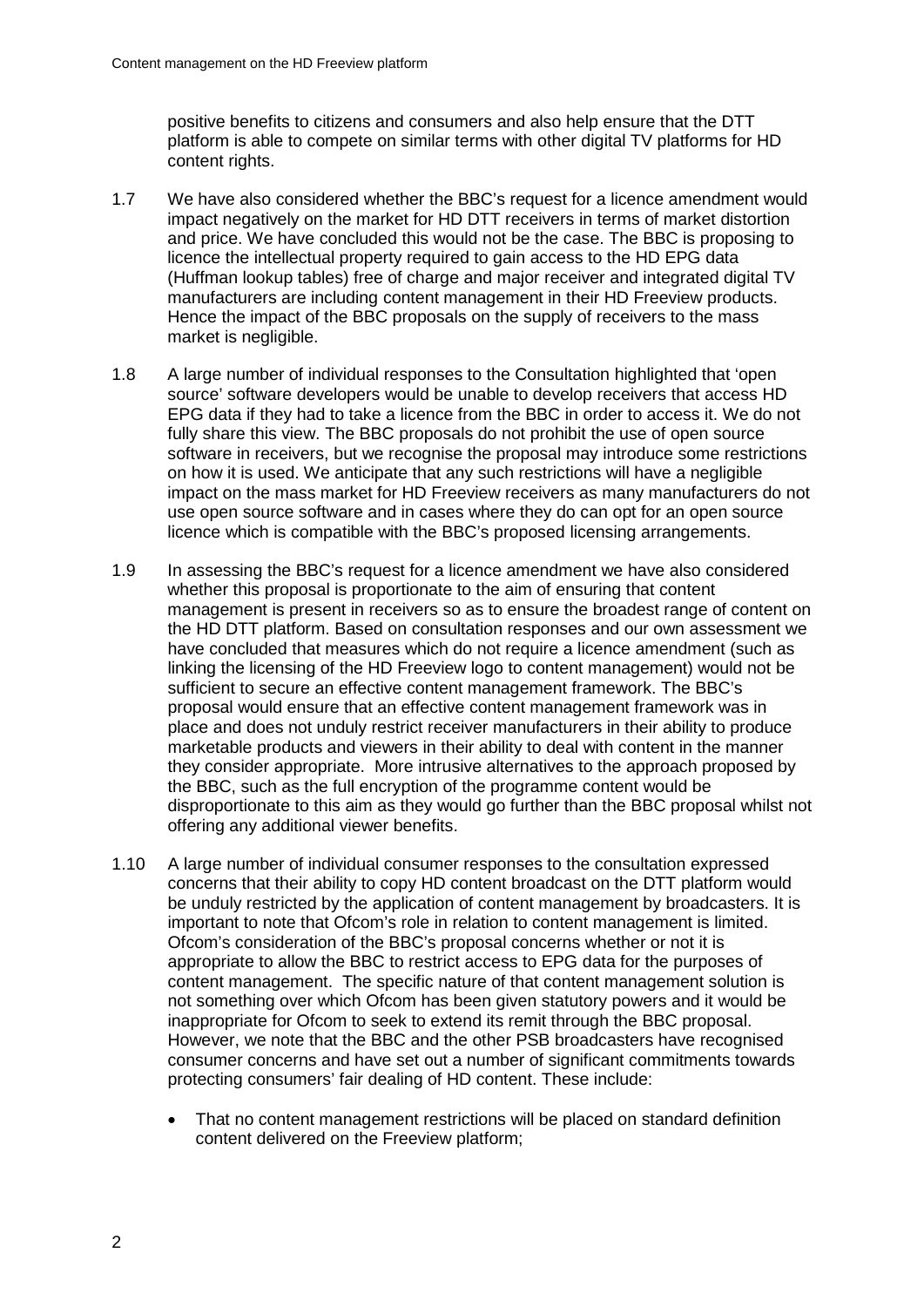- An undertaking to respect current consumer 'fair dealing' rights for HD content and any future extension of these rights, such as those recommended in the Gowers Review of Intellectual Property;
- A commitment to establishing a process whereby viewers who believe their lawful usage of HD content is being impinged by the BBC's use of content management can raise their concerns to the BBC, rather than having to write to the Secretary of State, which is the current practice;
- A commitment to work with the other public service broadcasters to create a 'user friendly' consumer guide to content management which would be published on their websites and made available to manufacturers and retailers;
- A commitment to facilitate discussions between broadcasters, manufacturers, relevant industry bodies and consumer groups to develop and implement a good practice framework for the use of content management on the HD Freeview platform.

# **Ofcom's decision**

- 1.11 Based on consultation responses and our own assessment of the evidence Ofcom has decided to grant the BBC multiplex licence amendment to allow it to broadcast EPG data in a restricted format, subject to the two following conditions:
	- That the licence required by manufacturers to access broadcast programme data in their equipment is provided by the BBC on a charge free basis (as per the BBC proposal).
	- That the BBC is only able to restrict the availability of broadcast programme data using the licence amendment for the purposes of securing an effective content management framework on the HD Freeview platform.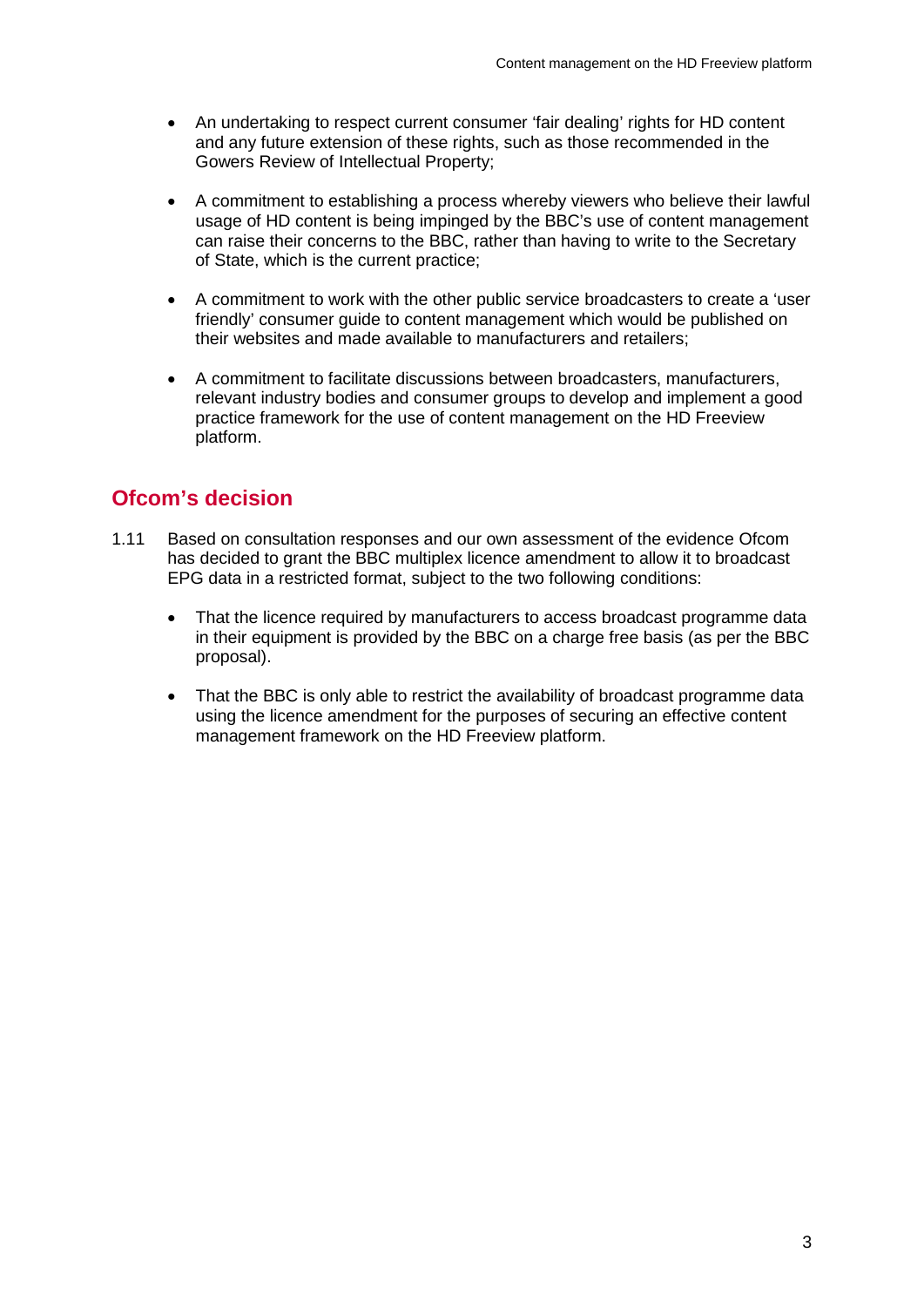# <span id="page-6-0"></span>**Introduction**

- 2.1 All HD services on the Digital Terrestrial Television (DTT) platform are currently broadcast on Multiplex B. This multiplex delivers HD services from BBC, ITV, Channel 4 and S4C (S4C is only available in Wales). The multiplex is licensed to and operated by the BBC.
- 2.2 The Multiplex B Licence currently includes a condition<sup>[6](#page-6-1)</sup> which requires the BBC to ensure that any EPG service is provided using technical standards and broadcast datastream formats which are made freely available. The BBC proposal would amend this condition to allow the BBC to make the provision of technical standards for the EPG datastreams associated with HD channels conditional upon the introduction of content management by receiver manufacturers. The technical standards would not therefore be freely available.
- 2.3 The BBC believes that unless rights holders have confidence that the content management framework available on the DTT platform is effective, broadcasters on this platform will be unable to secure HD content on similar commercial terms and similar time release windows as broadcasters on other platforms. It therefore argues that the licence modification is necessary in order to secure the interests of viewers in their ability to access the broadest range of content possible.
- 2.4 In order to place DTT broadcasters in what it believes to be better position to secure HD content from third party rights holders, the BBC has drawn up plans to provide a content management framework for the HD DTT platform. These plans involve restricting access to broadcast HD programme data to receivers which implement content management. This means that only receivers which implement content management can process broadcast programme data to provide a consumer EPG.
- 2.5 To restrict access to broadcast HD programme data, the BBC proposes to encode this data using Huffman Coding and to make the provision of the look-up tables needed to decode and hence make use of this data in receivers conditional upon receiver manufacturers including content management technology in their products.
- 2.6 In August 2009 the BBC wrote to Ofcom requesting that the Multiplex B licence be amended to allow restrictions on the availability of EPG data for the purposes of securing an effective content management framework.
- 2.7 On 3 September 2009 Ofcom published a letter asking stakeholders for their views on the BBC's proposal. This generated a large number of responses in particular from consumer groups and individual consumers who raised a number of potential consumer and receiver market issues that were not addressed in the letter. As a consequence of this, Ofcom requested additional information from the BBC on its proposal.
- 2.8 Ofcom received this additional information from the BBC in December 2009. In its submission, the BBC set out why it believed an effective content management framework would broaden the range of HD content on DTT, and hence would deliver benefits to citizens and consumers, and why the proposed licence amendment would represent the most proportionate means for securing these benefits. The BBC's

<span id="page-6-1"></span> $6$  Condition 6(5) of the Multiplex B Licence.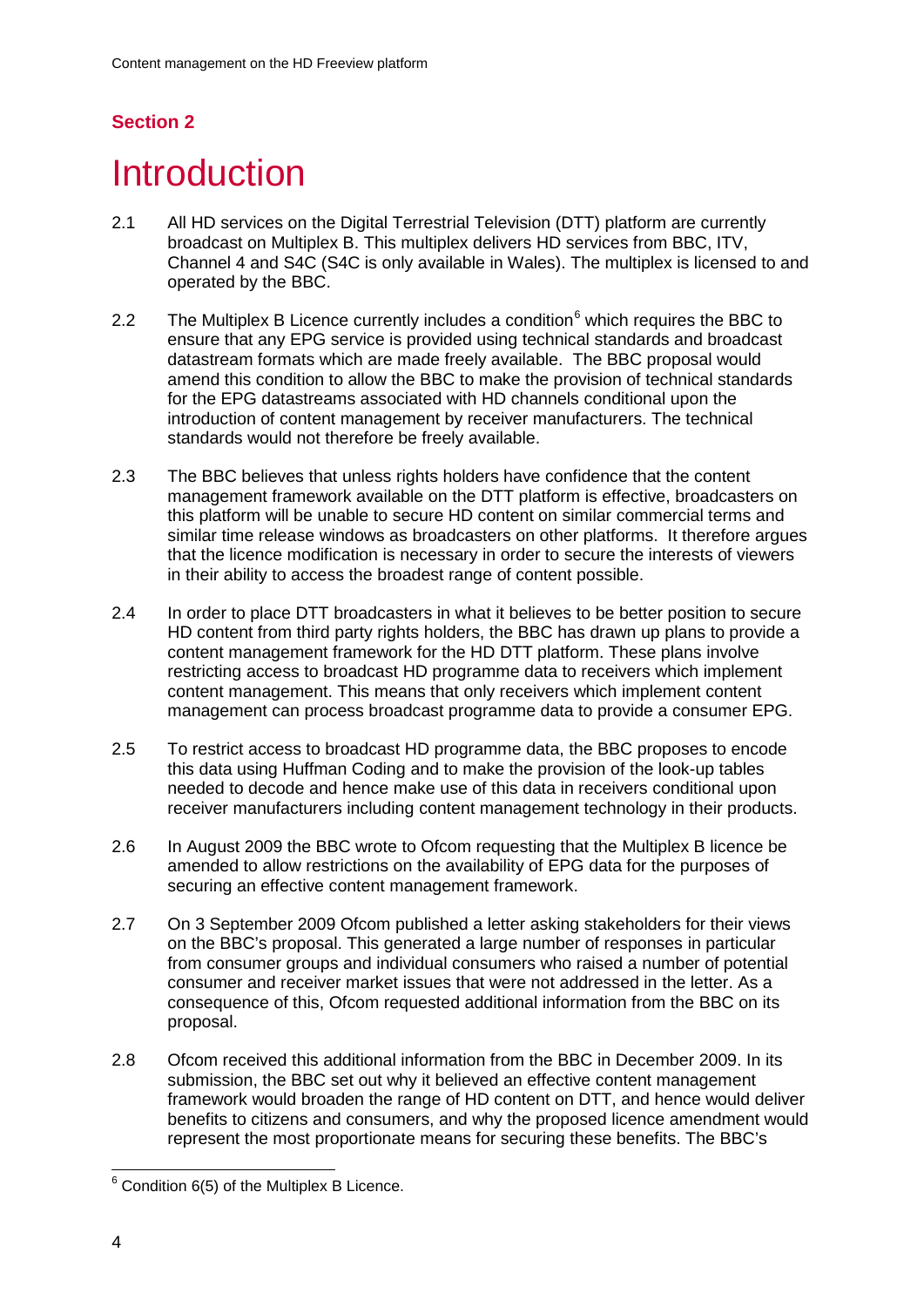submission also set out a number of proposed commitments towards safeguarding consumer 'fair dealing' rights set out in the Copyright Design and Patent Act.

- 2.9 On 22 January 2010 Ofcom published a second more extensive consultation (the "Consultation") on the BBC's proposal. The Consultation set out our provisional view that, subject to consultation responses, we were minded to accept the BBC's proposal for a licence amendment on the basis it this was likely to deliver net benefits to citizens and consumers.
- 2.10 Ofcom received 578 responses to the Consultation and this document summarises these responses, assesses whether it would be appropriate for Ofcom to grant the BBC its proposed licence amendment, and sets out our decision.
- 2.11 Section 3 considers whether an effective content management framework on the HD DTT platform would deliver benefits to citizens and consumers. Section 4 considers whether the BBC's proposed licence amendment represents a proportionate means of ensuring that content management is present in receivers so as to ensure the broadest range of content on the HD DTT platform. Section 5 considers whether the details of the BBC's proposals would meet the needs of different stakeholders and Section 6 considers other related issues raised by respondents to the Consultation.

## **Legal Framework**

- 2.12 Under Part I of the Broadcasting Act 1996 ("the 1996 Act"), Ofcom has the power to grant licences to provide multiplex services. Ofcom's predecessor, the Independent Television Commission (ITC), granted a licence to the BBC to operate Multiplex B in 2002.
- 2.13 In granting the licence, Ofcom (and before it the ITC) has the power to impose such licence conditions as it considers appropriate, having regard to the duties imposed on it by the Broadcasting Act 1990, the 1996 Act and the Communications Act 2003 ("the 2003 Act")<sup>[7](#page-7-0)</sup>. The Multiplex B licence therefore includes Condition 6(5) which provides that:
	- *(5) The Licensee shall ensure that:*

*(i) any EPG Service included in the Licensed Service is provided using published technical standards which are freely available and have been standardised either by a recognised European Standardisation body or such other industry body as is recognised by Ofcom; and*

*(ii) details of the broadcast datastream formats to be used in the provision of such EPG Service are made freely available to receiver manufacturers and channel suppliers.*

- 2.14 As a result, the BBC must ensure that technical standards and broadcast datastream formats relating to the EPG service provided by way of the multiplex are freely available. It would not be possible therefore for the BBC to restrict access to such data in the manner proposed.
- 2.15 Ofcom may vary the Multiplex B licence in accordance with section 3 of the 1996 Act where it has given the licence holder an opportunity to make representations to it

<span id="page-7-0"></span> $7$  section 4(1)(a) of the 1996 Act.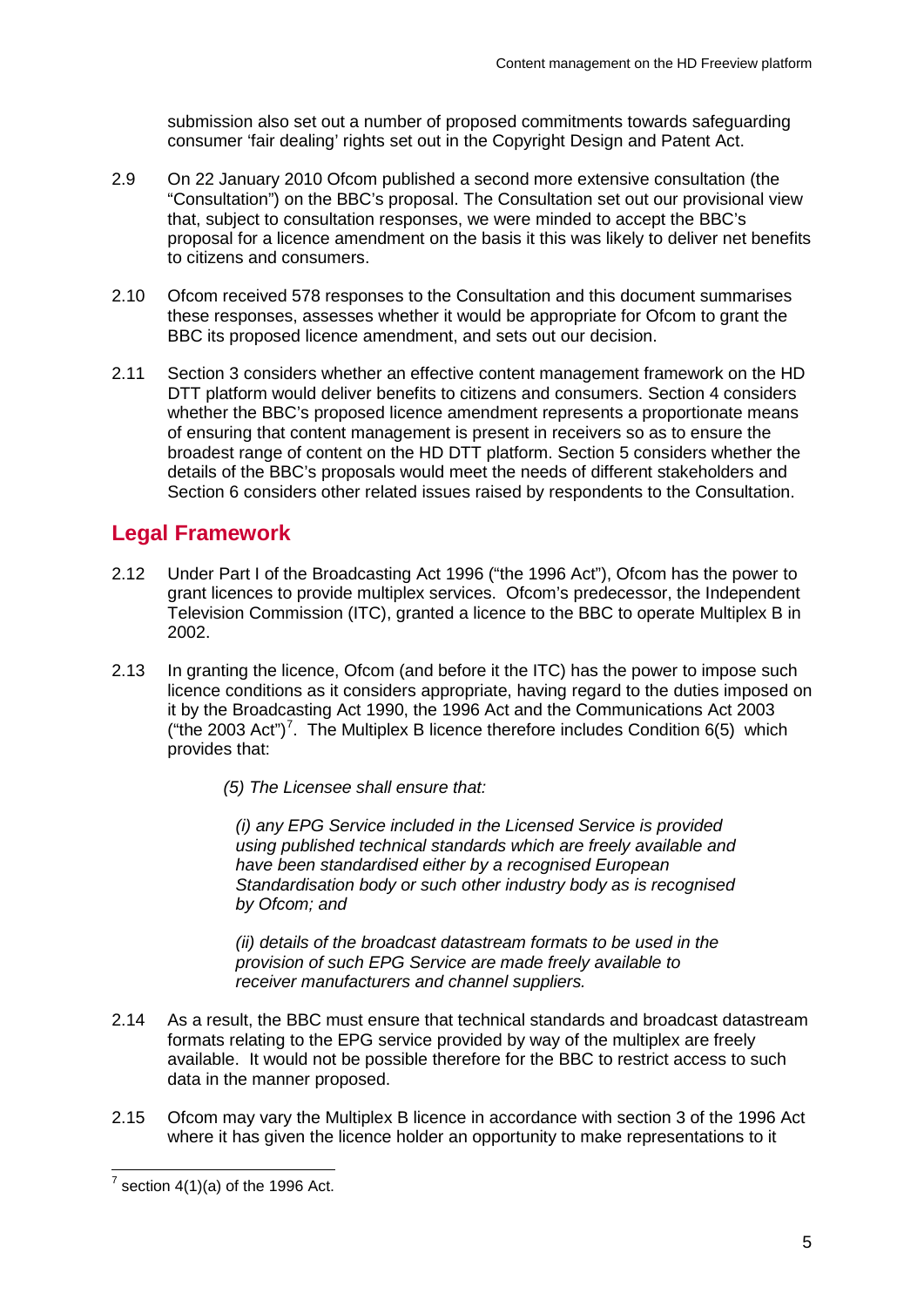about the variation. In principle, Ofcom may therefore vary Condition 6(5) to permit the BBC proposal.

- 2.16 In doing so, Ofcom will need to take into account the duties placed upon it by the 2003 Act. Under section 3(1) of the 2003 Act, Ofcom's principal duty, in carrying out its functions, is to:
	- further the interests of citizens in relation to communications matters; and
	- to further the interests of consumers in relevant markets, where appropriate by promoting competition.
- 2.17 Of particular relevance in the present context, Ofcom has duties to:
	- secure the availability throughout the United Kingdom of a wide range of television services which (taken as a whole) are both of high quality and calculated to appeal to a variety of tastes and interests (section 3(2)(c));
	- have regard to the desirability of promoting competition in relevant markets (section  $3(4)(b)$ ); and
	- have regard to the interests of consumers in respect of choice, price, quality of service and value for money (section 3(5)).
- 2.18 Ofcom has taken these factors into account in deciding whether or not to grant the licence modification proposed by the BBC. In doing so, Ofcom is mindful that it does not have a power to include conditions in the Multiplex B licence relating to content management *per se*. Ofcom may only include those conditions specified in the 1996 Act and those it considers appropriate, taking into account its duties in the Broadcasting Act 1990, the 1996 Act and the 2003 Act. None of those duties relates to the ability of viewers to deal with content once broadcast. Nor do they relate to the markets for receivers. In those circumstances, Ofcom could not impose a condition requiring content management nor could it expressly restrict the ability of a multiplex operator to implement content management.
- 2.19 In reaching its decision, Ofcom is mindful of the extent of its statutory powers in this area.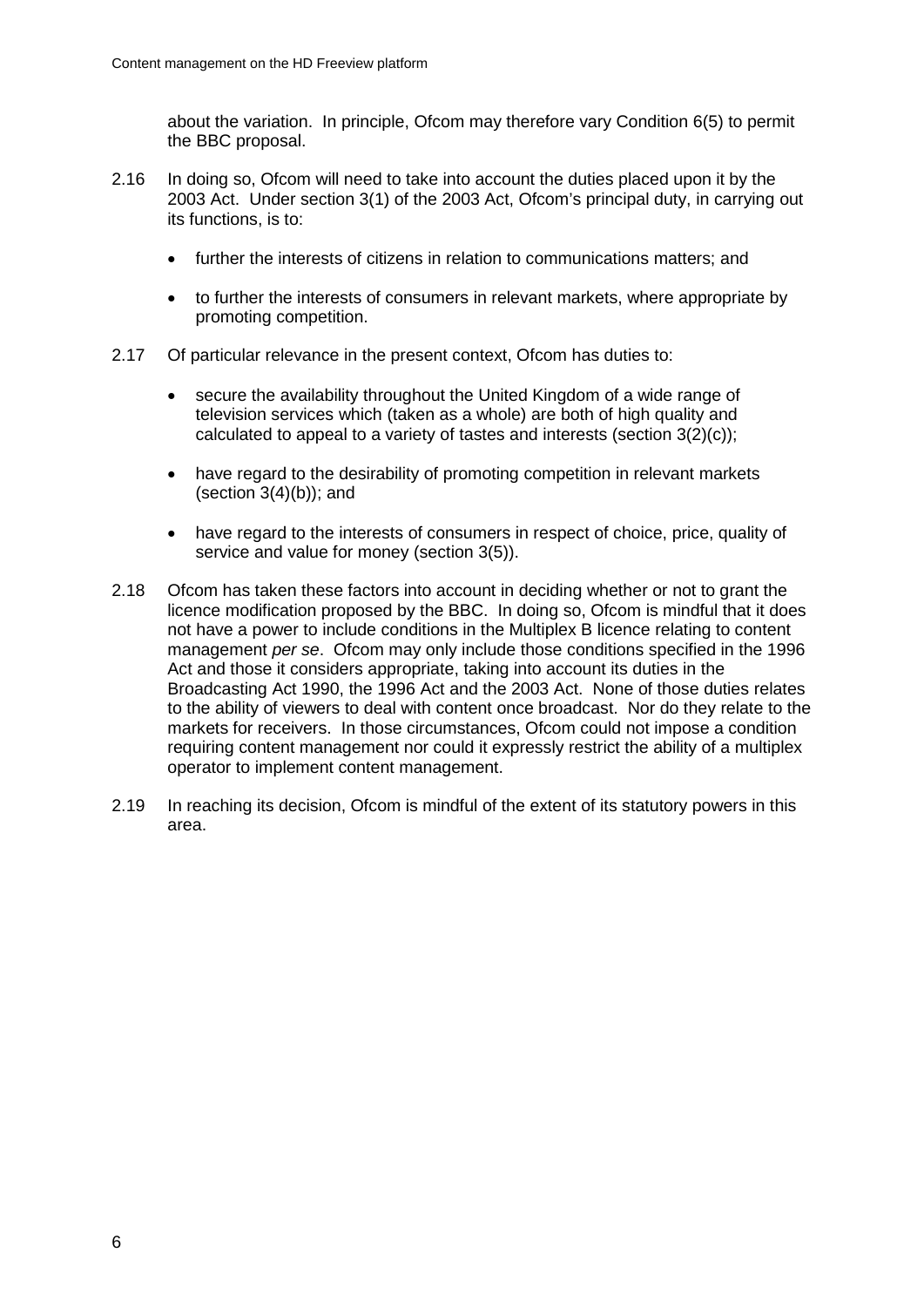# <span id="page-9-0"></span>The benefits of an effective content management framework to the HD Freeview platform

## **Introduction**

- 3.1 The objective of the BBC proposal is to create an effective content management framework on the HD DTT platform. The BBC argues that an effective content management framework is needed to ensure that broadcasters on the platform can secure the widest possible range HD content from third party providers, which would deliver greater benefits to citizens and consumers and help maintain the platform's longer term attractiveness in relation to other digital TV platforms.
- 3.2 This section considers stakeholder views on whether an effective content management framework is needed on the HD DTT platform to deliver a wider range of HD content. Section 4 considers whether the BBC's proposal is the most appropriate approach for securing an effective content management framework on the HD DTT platform.

## **Summary of consultation document**

- 3.3 The Consultation referred to the BBC's December 2009 submission to Ofcom (attached as annex 6 of the consultation document). That document set out the BBC's views that:
	- Some rights holders would not supply certain HD content free to air on the DTT platform in early release windows unless an effective content management framework was in place. This would mean that some HD content may therefore only be made available on pay TV platforms or on pre-recorded media where content management is provided.
	- That an effective content management framework would increase UK investment in HD content production, as producers would be better able to secure additional revenue streams, such as Blu-ray sales.
	- That an effective content management framework would ensure that UK broadcasters are better able to secure HD co-production arrangements with other programme makers who seek to monetise the content outside of the UK.
	- That an effective content management framework would help in maintaining an equivalent range of free to air HD content on DTT as on other digital TV platforms, helping to maintain competition between platforms, thereby increasing consumer choice.
	- That the wider range of HD content enabled by an effective content management framework would drive consumer take-up of HD DTT receivers, creating economies of scale in manufacturing, thereby leading to increased supply and potentially reduced equipment prices.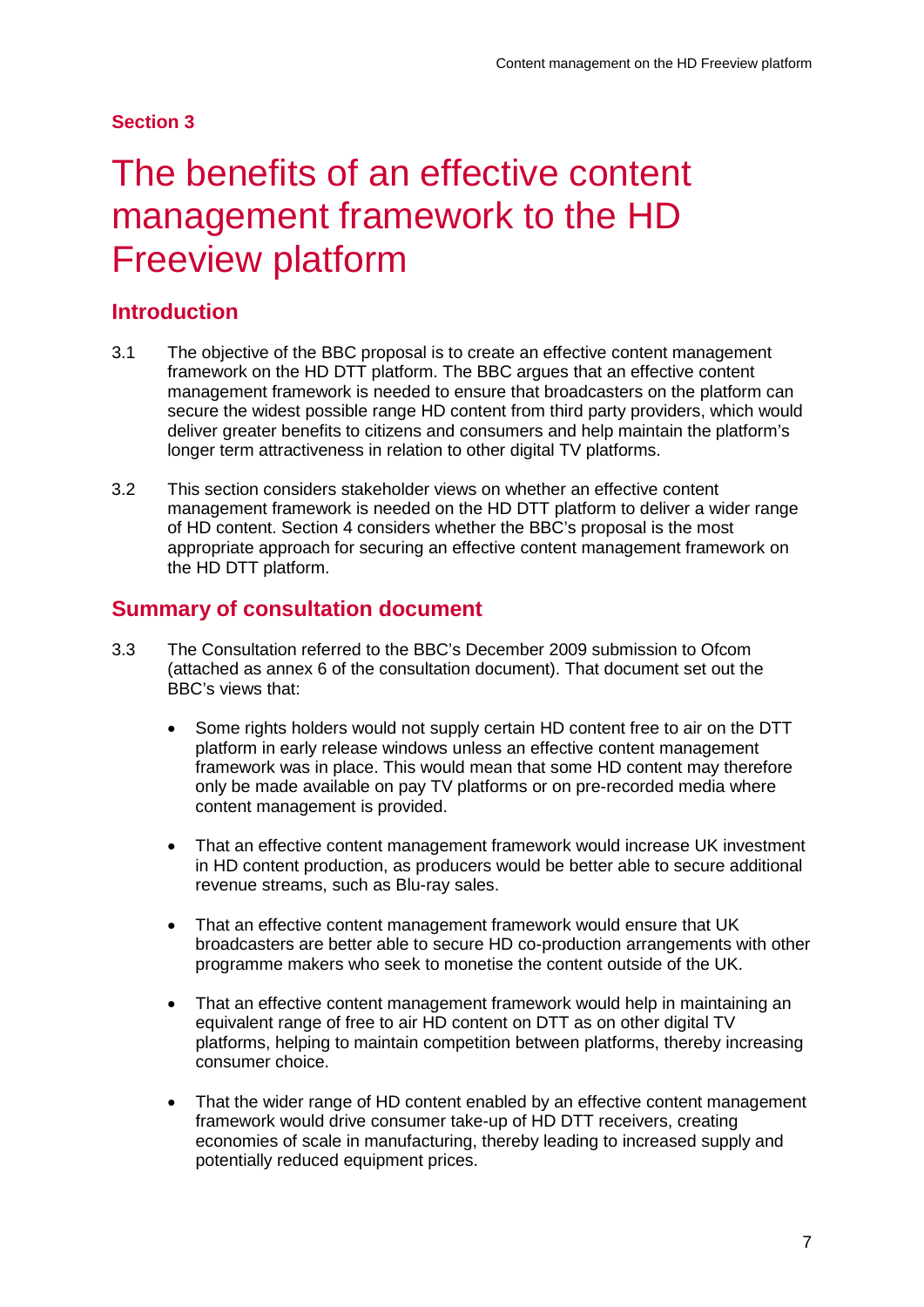### **Our position in the Consultation**

- 3.4 In the Consultation we set out our views that HD services are set to become an increasingly important part of the digital TV landscape and the successful development of HD services on DTT is likely to be instrumental in ensuring that the platform remains attractive to consumers and citizens. We consider that the DTT platform plays an important role in ensuring the whole country has access to PSB content free to air. Part of this success will be dependent on free to air HD content available on the DTT platform being equally attractive as that available on competing digital platforms.
- 3.5 We recognised that falling costs of digital storage and increased broadband speeds made it easier to distribute unauthorised digital copies of HD content, and that this could lead rights holders to increasingly demand that content management is applied to its broadcast content. Without the availability of an effective content management framework rights holders may be less willing to offer their content on the same commercial terms as other platforms. We noted that existing HD platforms on which PSB content is available use content management or do not provide digital HD outputs on their receivers (Virgin Media, freesat and Sky).
- 3.6 We came to the provisional view that, due to the likelihood that content management would deliver a greater variety of content to viewers on the DTT platform, an effective content management framework should be available for broadcasters to use on HD DTT. However, we also recognised that there were risks of potential detriments for consumers (we consider these risks in section 5).
- 3.7 In assessing whether the BBC's proposals would deliver benefits for citizens and consumer we have reviewed the response to the Consultation to establish what evidence exists to support the BBC's arguments that an effective content management framework would deliver a wider range of HD content and whether there is any evidence that contradicts those arguments.
- 3.8 We posed the following question in the consultation document:
	- (Q1) Do you agree that copy management would broaden the range of HD content available on DTT and help secure its long term viability as a platform?

## **Summary of consultation responses**

#### **Viewers and consumer groups**

- 3.9 A significant number of individual consumers responded to our consultation. A large proportion of these consumers were open source software developers or users of open source software, many of whom stated that they watched television via receivers which rely on such software. These respondents largely disagreed with the assertion that the creation of an effective content management framework on HD DTT would broaden content availability on the platform. This view was also expressed by the Open Rights Group (ORG)
- 3.10 The principal arguments made by those who questioned the impact an effective content management framework would have on breadth of HD content available on the DTT platform were: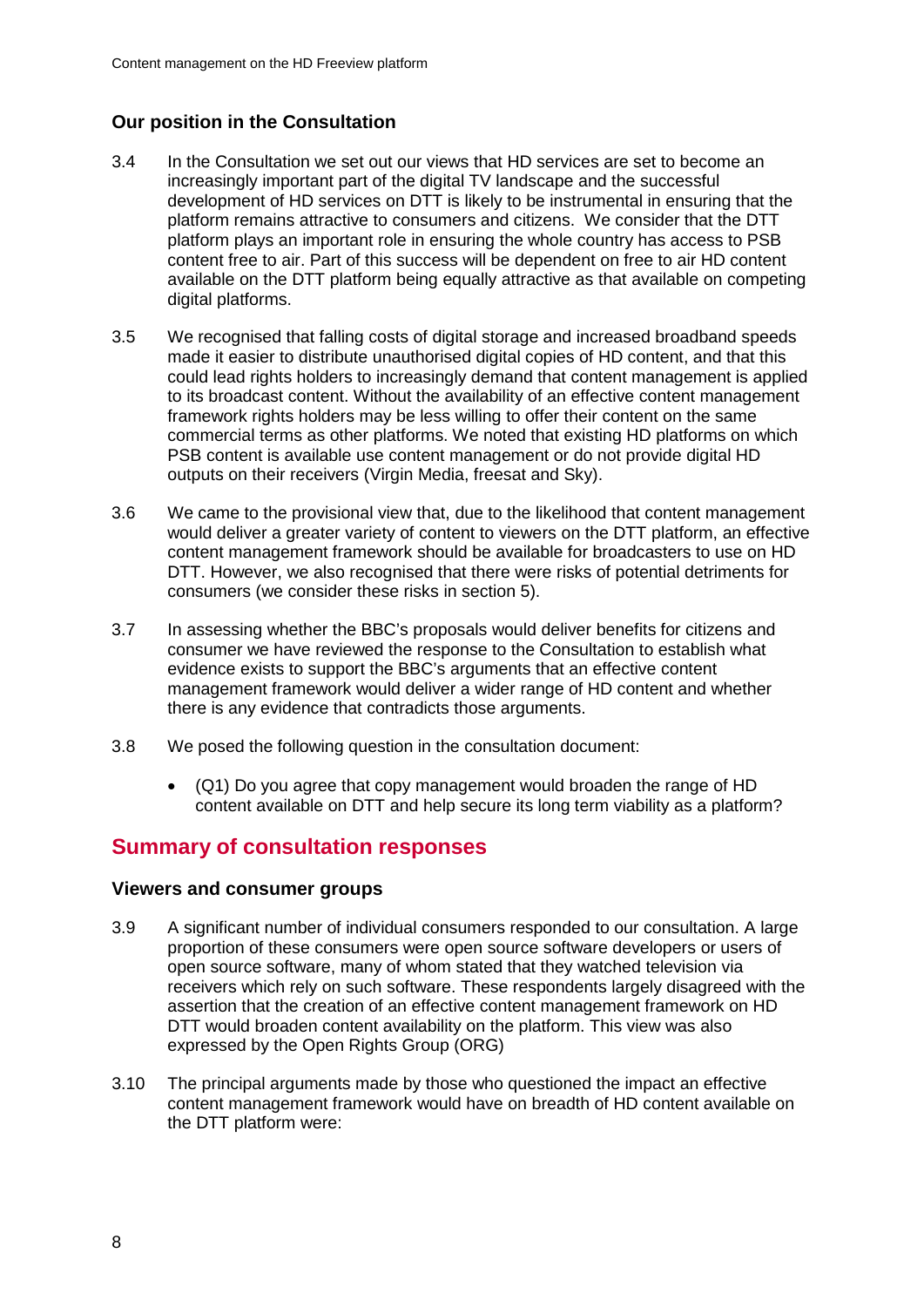- a lack of evidence that rights holders would refuse to make high value content available in the absence of an effective content management framework on HD DTT:
- that content management is not used on the HD DTT platform in the US;
- that content management is not used on the DTT platform in the UK for Standard Definition (SD) broadcasts but a wide range of SD content is available;
- that the UK represents too important a market for rights holders to boycott, irrespective of whether content management is implemented or not.
- 3.11 The ORG also argued that absence of content management would constitute a unique selling point for the DTT platform which would make it more attractive to consumers.

#### **Broadcasters and rights holders**

- 3.12 A number of broadcasters (including the BBC, BBC Worldwide, Channel 4, Five and S4C) responded to the Consultation. Similarly, we received responses from organisations representing rights holders, including the Motion Picture Association (MPA), and the Producers Alliance for Cinema and Television (PACT).
- 3.13 The MPA and the PACT indicated that the existence of an effective content management framework on the HD DTT platform would improve the platform's ability to attract high value content. A majority of broadcasters (including BBC, BBC Worldwide,, Channel 4, Five and S4C) also concurred with the view that rights holders would be likely to make a greater amount of high value content available for broadcast on the HD DTT platform if an effective content management system was available. Channel 4 cited specific commercial negotiations as evidence of this.
- 3.14 In general, both broadcasters and rights holders' organisations responding to the Consultation agreed that an increase in the range of high value content available on HD channels would increase the long term viability of the DTT platform. One respondent also provided evidence that the range of programming available was by far the most appealing feature of the DTT platform and argued that if HD DTT channels could not offer a wide range of premium programming, the HD DTT platform would not be able to offer a competitive consumer proposition. They also asserted that, in the longer term the DTT platform will not be able to compete with other platforms unless it provides an attractive HD service offering.

#### **Equipment manufacturers and technology suppliers**

- 3.15 Six commercial equipment manufacturers including a number of multi-national electronics companies, responded to the Consultation.
- 3.16 Equipment manufacturers' views on the impact that the implementation of content management would have on content availability and the long term viability of the platform were mixed. Four equipment manufacturers expressed the view that effective content management would broaden the range of high value content available on terrestrial HD channels. However, one of these manufacturers argued that the amount of additional material which would be secured as a result of effective content management would be sufficiently small that it would not have a decisive impact on the viability of the platform. Another manufacturer suggested that it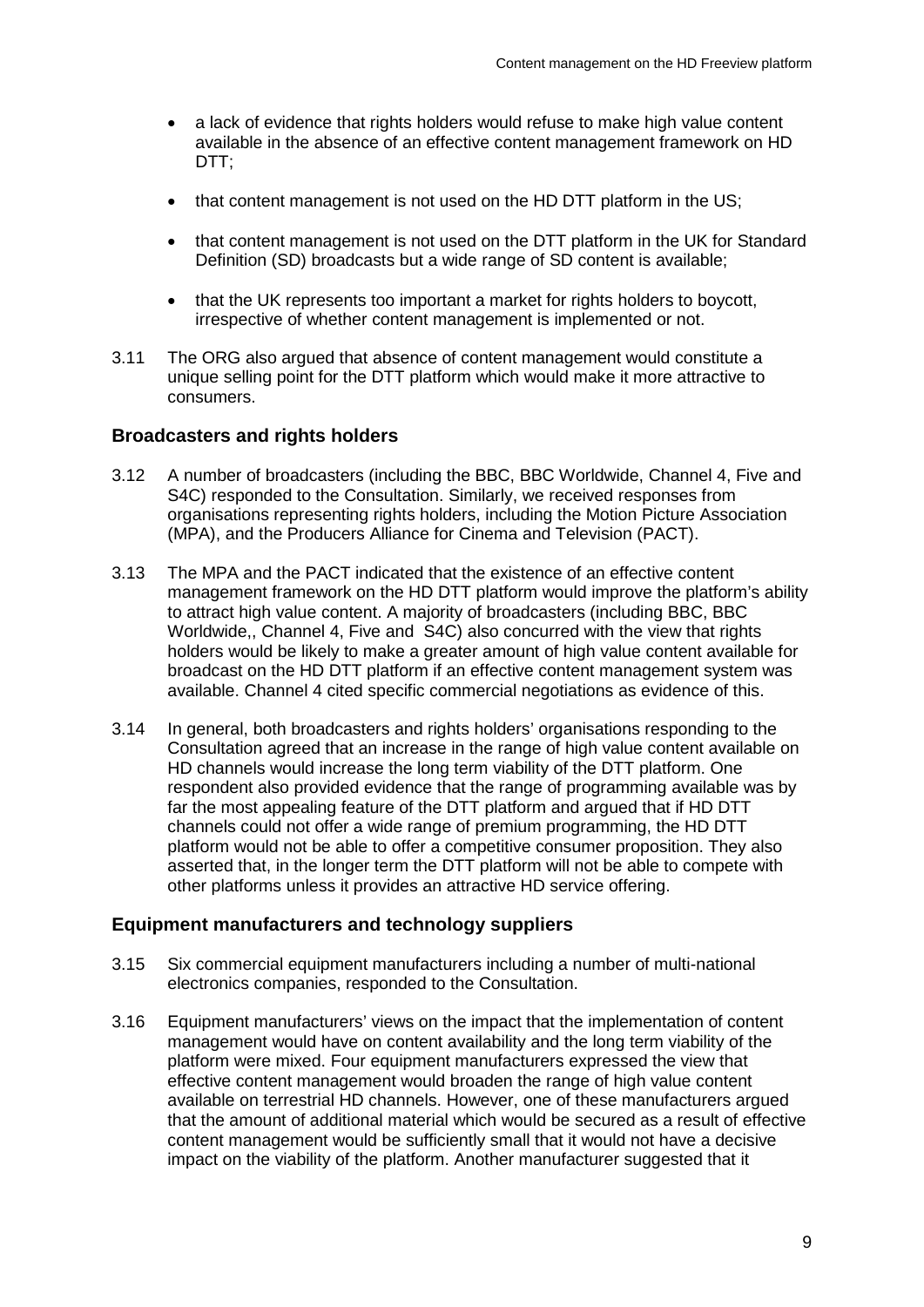concurred with this view, noting that terrestrial HD TV services in the USA and France are broadcast free to air without any copy management.

3.17 The Digital Transmission Licensing Administrator (DTLA) (the body that licenses the content management technologies specified by the DTG for use on the HD DTT platform) also responded to our consultation. The DTLA endorsed the view that the presence of an effective content management system on HD DTT would result in more high value content becoming available in early release windows on the platform. The DTLA supported this assertion by citing statements made by content owners to the DTLA over the past decade, expressing a greater willingness to release content in digital formats in earlier windows, and under new digital business models, when content protection is available.

## **Further analysis**

### **Content rights negotiations**

- 3.18 In the light of response to the Consultation we asked major broadcasters on the HD Freeview platform to provide further evidence to support their view that the presence of an effective content management framework on the HD DTT platform is a material consideration in HD broadcast rights negotiations.
- 3.19 These broadcasters provided commercially confidential details of a wide range of high value film and drama HD content that they would be unable to show (due to contractual considerations) if an effective content management framework were not provided on the DTT platform.

## **Ofcom's response**

- 3.20 For reasons of commercial confidentiality, we have not been able to include the specific details of the information provided by broadcasters on the HD content that would be affected if an effective content management framework is not provided on the platform. However we consider that the evidence put forward by broadcasters does provide material and credible evidence that the lack of an effective content management framework on the HD DTT platform is currently resulting in a reduction of the range of HD content available and is a material factor for ongoing and future content rights negotiations.
- 3.21 Some individual consumer responses claimed that lack of content management on Standard Definition (SD) DTT has not resulted in a lack of attractive content. We do not believe that direct comparison can be made between SD and HD DTT platforms. When the DTT platform specification was developed in the late 1990s the technologies required to store, copy and re-distribute digital TV content were less readily available and internet adoption and speeds were low. Consequently, the threat posed to content providers was significantly less than it is today. Whilst a greater threat exists today, it is not possible to retro fit content management to existing receivers and so it is not possible to secure effective content management for SD content. Rights negotiations for SD content have always been conducted in the context of no content management on DTT, hence there is a lack of evidence to assess whether a greater range of content would have been made available if content management were present. However, we note that content management capabilities are present on SD Pay-TV platforms and its presence indicates that it helps operators to secure more favourable terms with rights owners.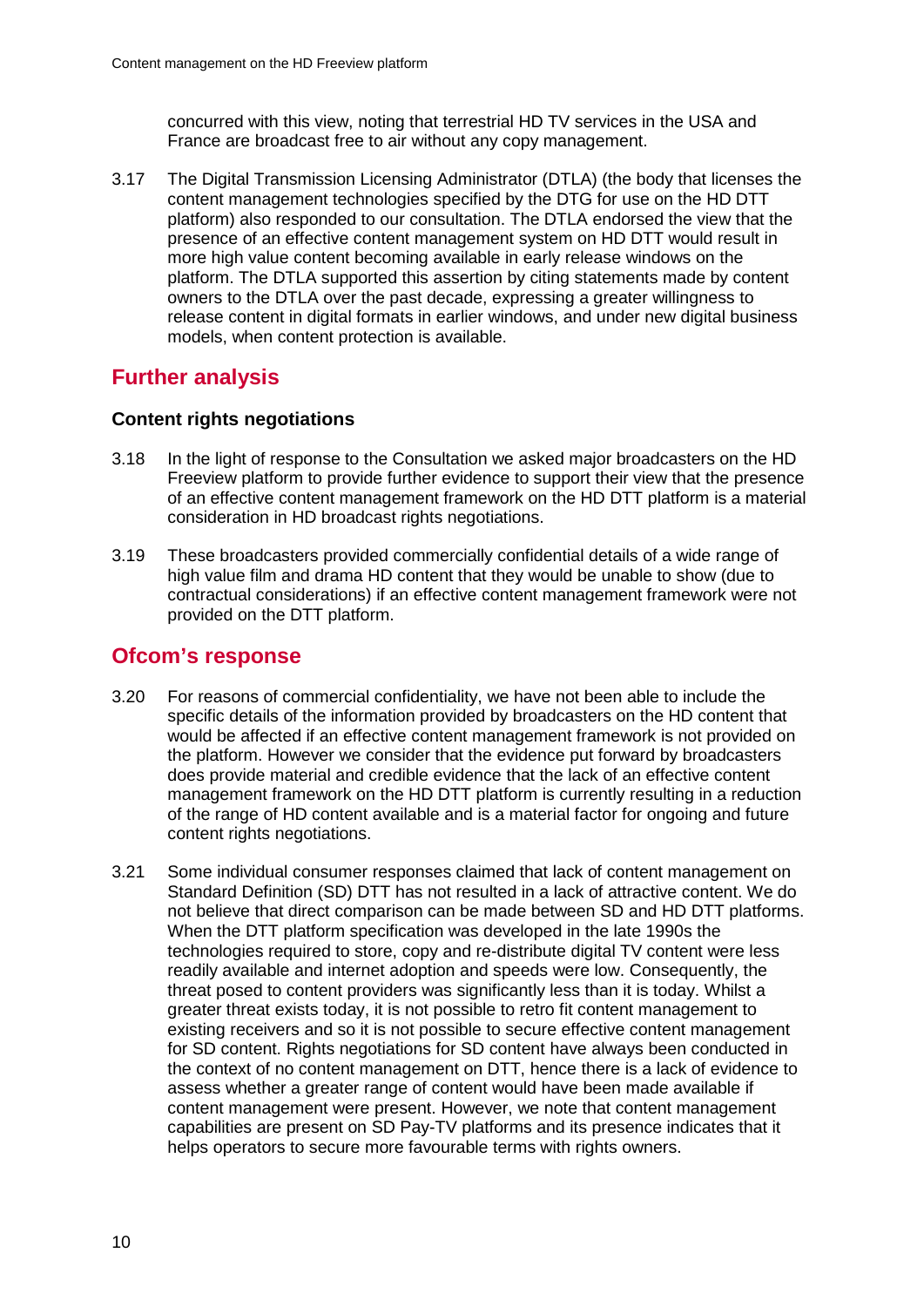- 3.22 Some individual viewer responses claimed that lack of content management on the HD DTT platform in the US demonstrated that there would not be a restriction on the variety of content available if no content management were introduced for HD DTT in the UK. We do not believe that the content rights for the US and UK are directly comparable due to, for example, adoption of cable television is far greater in the US and terrestrial television is less popular than it is in the UK and this is likely to affect the nature of release windows and content rights negotiations . It should also be noted that the Federal Communications Commission (the US regulator) has recently allowed cable operators to use content management on video on demand content made available in early release windows. This decision was made on the basis that it would allow consumers to get earlier access to high value programming on their TV. This is a similar rationale to that put forward by the BBC in relation to free to air HD content availability on DTT i.e. that the use of content management will enable broadcasters to secure more attractive content in earlier release windows.
- 3.23 The ORG suggested that not using content management would increase the overall appeal of the HD DTT platform compared to platforms that use content management as consumers would attracted by the flexibility it would provide in terms of copying content. We do not disagree that individual consumers are likely to prefer to have no restriction on copy content, however we consider that the reduction in the range of HD content that would result from a lack of effective content management would impact the long terms appeal of the platform as research has shown that consumers value more highly the range of content on a TV platform over the technical features of the platform $8$ .

# **Conclusion**

- 3.24 We consider that the evidence provided major broadcasters demonstrates that the availability of content management on the HD DTT platform is a material factor in negotiations between the broadcasters and rights holders. There is also evidence that some native HD material is not being shown on HD DTT due to uncertainties surrounding whether an effective content management framework will be provided on the platform.
- 3.25 Whilst some stakeholder responses asserted that, even if Ofcom were to refuse the BBC's proposal, rights holders would continue to supply HD content on the same terms as they would if the proposal were approved, the information provided by broadcasters does not support this view.
- 3.26 We have therefore concluded that it is likely that content would be withheld from the HD DTT platform in the absence of the introduction of content management. An effective content management framework would therefore increase the variety of HD content available on HD DTT platform and deliver positive benefits to citizens and consumers. The lack of effective content management on DTT would lead to a reduction in range of available HD content compared to other platforms. This is likely to reduce the appeal of the platform in the longer term.

<span id="page-13-0"></span> <sup>8</sup> Figure 24 of [http://www.ofcom.org.uk/consult/condocs/market\\_invest\\_paytv/annex14.pdf](http://www.ofcom.org.uk/consult/condocs/market_invest_paytv/annex14.pdf)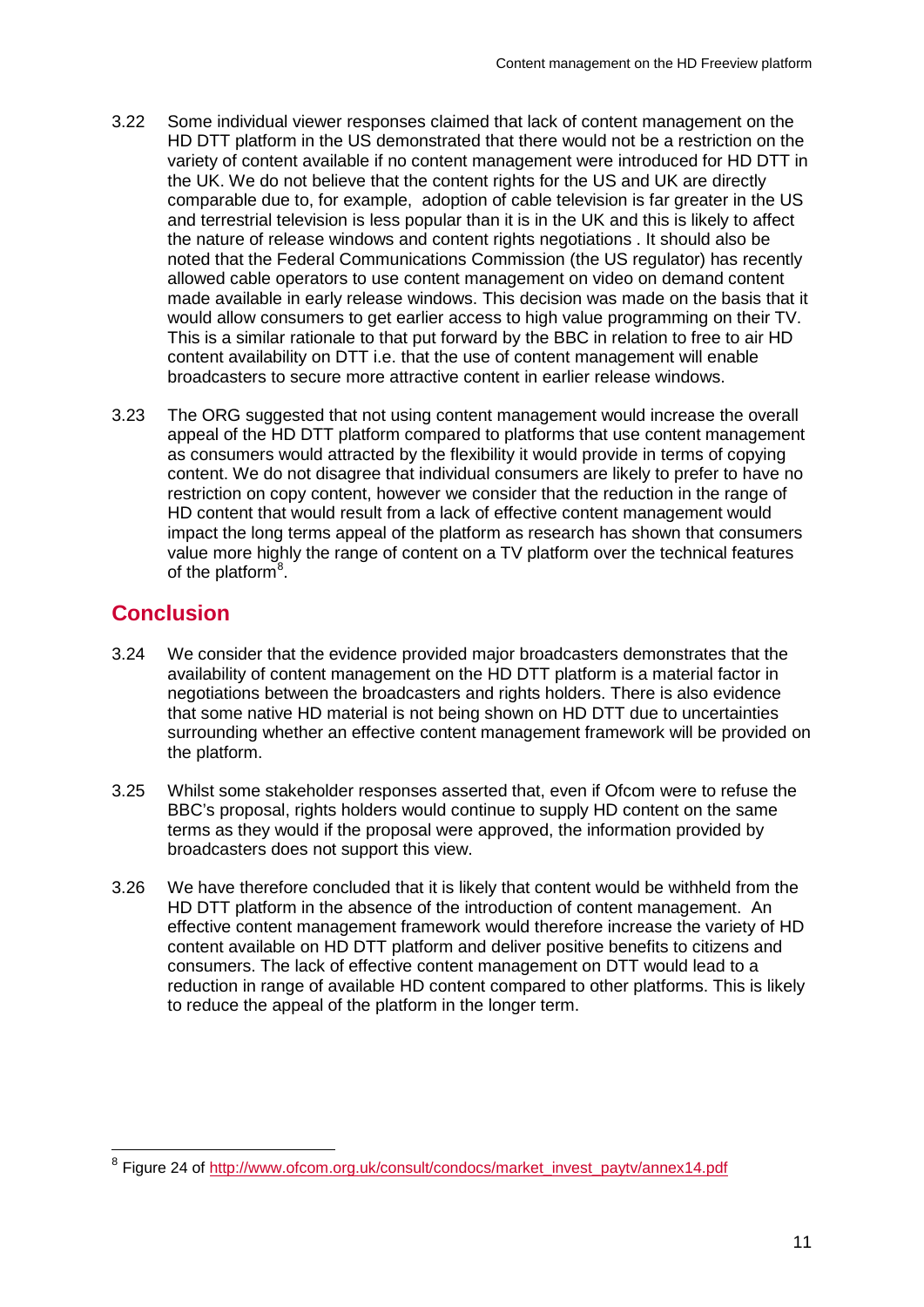# <span id="page-14-0"></span>The proposed licence modification

## **Introduction**

- 4.1 In section 3 we concluded that maintaining effective content management on the HD DTT platform would deliver positive benefits for consumers by providing access to a wider range of HD content.
- 4.2 In this section we consider whether the BBC's proposal to restrict the availability of EPG data to receivers that implement content management is a proportionate means of ensuring effective content management on the HD DTT platform.

## **Summary of consultation document**

- 4.3 Full details of the BBC's proposals were set out in section 3 of the consultation document. This section provides a brief summary of those proposals.
- 4.4 The inclusion of content management technologies in the baseline specification for HD DTT receivers was established prior to the BBC's proposal by the industry stakeholder Digital Television Group (DTG)<sup>[9](#page-14-1)</sup>, compliance with this specification is also a condition of using the Freeview HD trade mark license.
- 4.5 Compliance of HD DTT receivers sold in the UK with the DTG receiver specification is not mandatory, and it is therefore possible for some manufacturers to develop receivers that comply with some of the HD DTT receiver specifications, but omit to include content management. The BBC argued that the presence of such receivers in the UK market, which would offer full HD receiver functionality without imposing content management restrictions on how HD content can be used by consumers, would undermine the effectiveness of the content management framework provided on the platform in the eyes of rights holders and thereby reduce the range of HD content available to viewers.
- 4.6 To reduce the number of manufacturers who elect not to include content management in their receivers (and thereby maintain the effectiveness of content management on the platform), the BBC proposes to restrict access to broadcast EPG data for the HD channels to those receivers which support content management. This would be achieved by encoding the broadcast HD programme data (using Huffman Codes) and licensing the 'look-up tables' required in each receiver to decode the this data to manufacturers on the condition that they also implement content management technology in their receivers. In this way only receivers that implement content management would be able to use the HD programme data to provide an EPG for consumers.
- 4.7 Restricting access to the broadcast programme data in this way is not currently permitted by the BBC's multiplex B licence which requires that EPG data must be made "freely available". To allow its proposed approach for securing an effective content management framework on the HD DTT platform to be implemented the BBC has therefore requested a license amendment from Ofcom.

<span id="page-14-1"></span> $9$  The Digital Television Group (DTG) is a cross-industry body that draws up a specification for DTT equipment to ensure interoperability with broadcast services.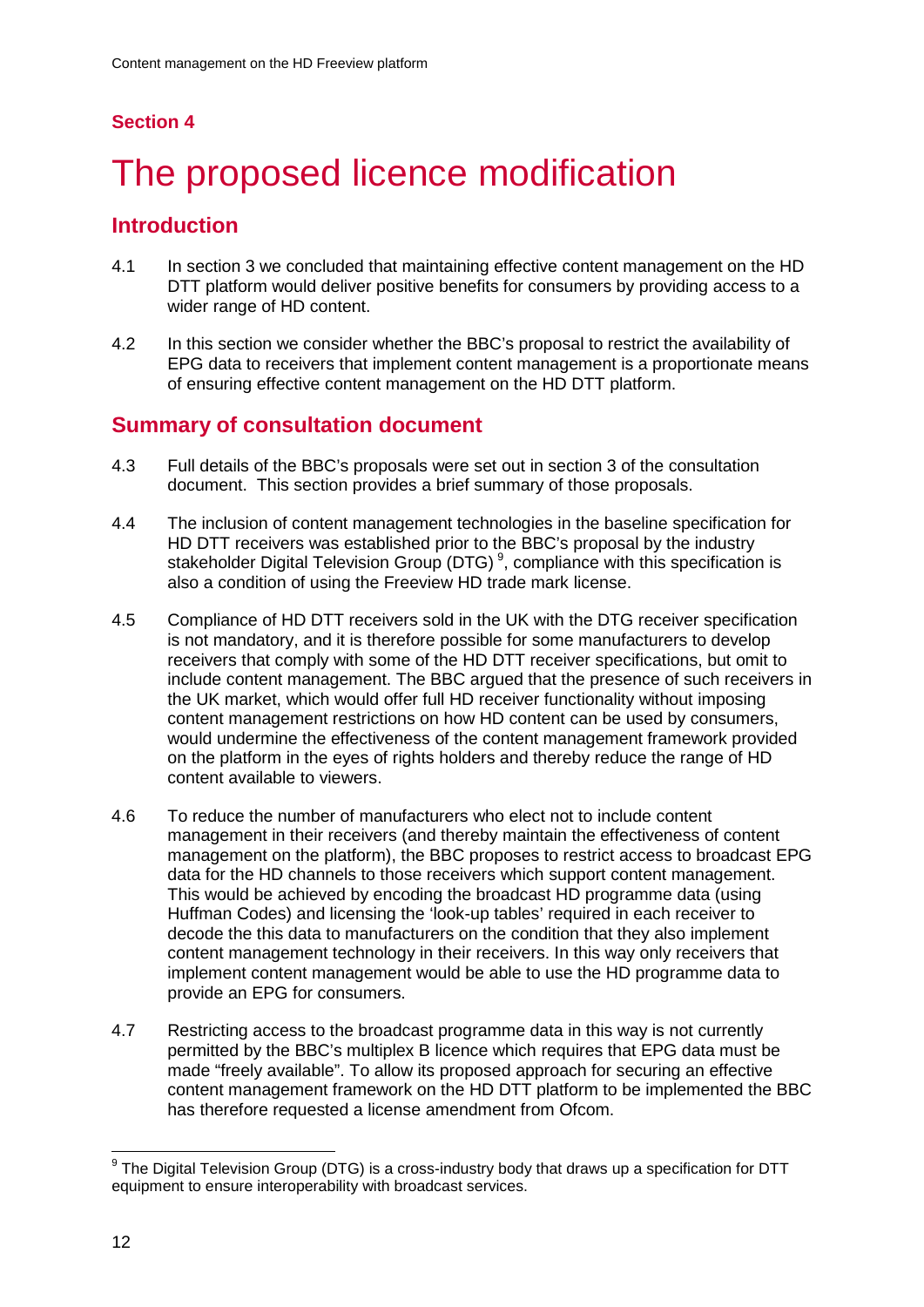- 4.8 In assessing the BBC's request, we have considered whether the BBC's proposed approach for providing an effective content management framework on HD DTT is a proportionate means of securing this outcome. In considering this, we asked the BBC to provide details of the alternative options it had established for securing the same outcome and why it considered its proposed approach to be the most appropriate solution. The BBC submitted this additional information in December 2009 which we referenced in our second consultation.
- 4.9 The BBC also proposed (in its letter of the  $8<sup>th</sup>$  December 2009) that Ofcom should make similar amendments to the licences for Multiplexes C & D. These multiplexes will "cross carry" the encoded HD EPG data and the BBC argued that, should the Multiplex B licence amendment be granted, the same access restrictions would need to be put in place to secure the effectiveness of content management framework on the platform and that this would not be possible under the existing licences for Multiplexes C and D.

#### **Our position in the consultation document**

- 4.10 In the consultation we set out our view that the proposed licence amendment represented a proportionate approach to the introduction of an effective content management framework on the HD DTT platform. We also said that we were minded to approve the request for amendments to the licences for Multiplexes B, C and D and proposed detailed wording for these amendments. We sought stakeholders' views on four specific questions:
	- (Q2) Do you agree that the BBC proposed multiplex licence amendment represents the most appropriate means for securing an effective content management system on HD DTT?
	- (Q3) Do you agree with the proposed change to Condition 6 in the Multiplex B License?
	- $(Q4)$  Do you agree that Multiplex C & D should be granted a similar amendment to their licences as Multiplex B?
	- (Q7) Do stakeholders agree that the BBC's proposed Huffman Code licensing arrangements would have a negligible effect on the market for HD DTT receivers?

## **Summary of consultation responses**

#### **Viewers and consumer groups**

- 4.11 The vast majority of individual consumer responses to the consultation felt that the BBC's proposals would not be sufficient to provide effective content management framework on the HD DTT platform and would not result in a wider range of HD content being made available to citizens and consumers. This view was echoed by the ORG. The two main arguments made in support of this assertion were:
	- an approach that blocks the access to EPG data alone (as opposed to the content itself) would be easy to circumvent, which would mean it would not prevent the availability of fully functioning products on the market which did not implement content management; and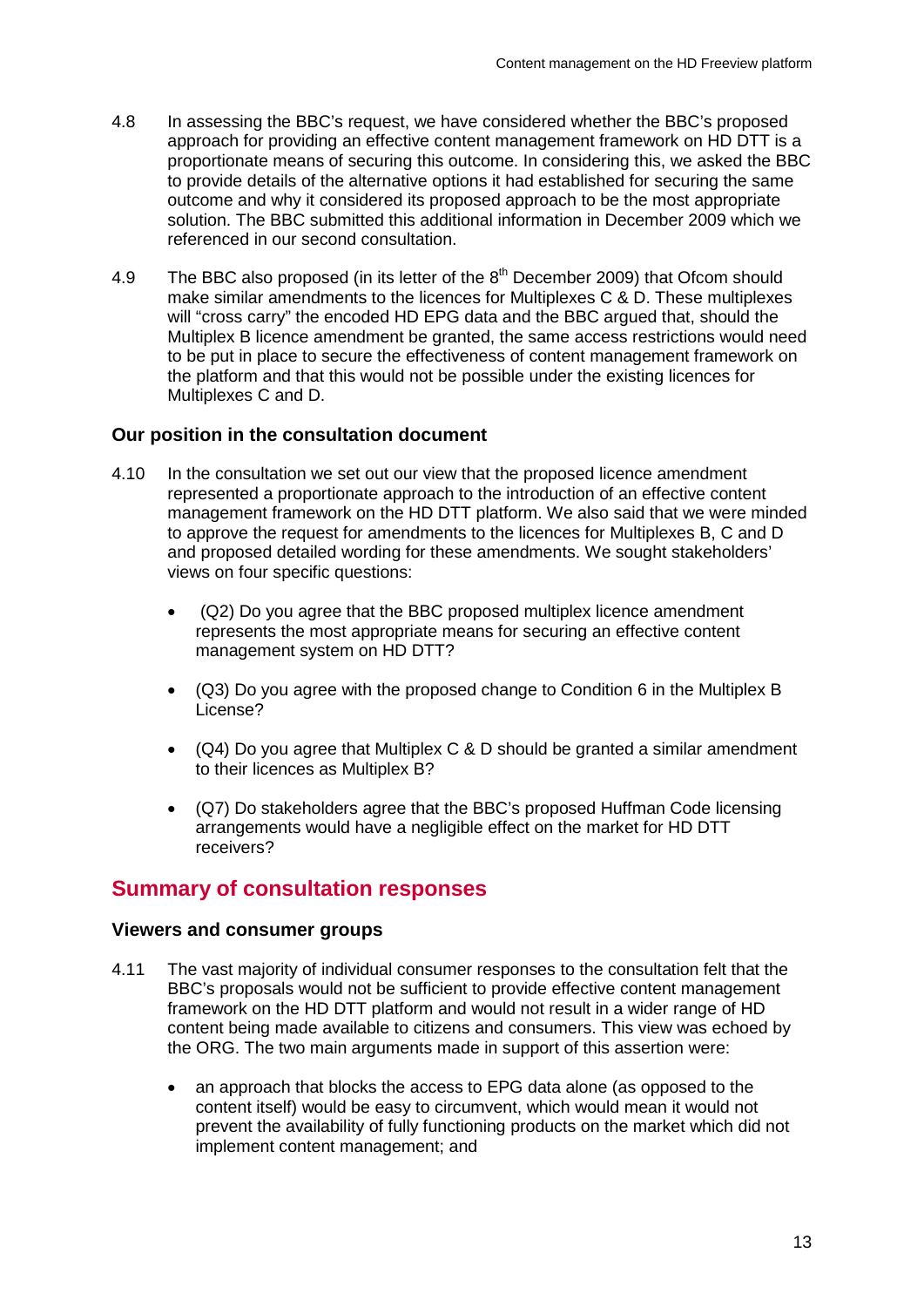• the Huffman codes the BBC proposes to use restrict the availability of programme data to receivers which implement content management would be easy to obtain without a licence from the BBC.

### **Broadcasters and rights holders**

- 4.12 One platform operator asserted that the BBC's proposals would not be sufficient to provide an effective content management framework on the HD DTT platform, arguing that an effective content management framework would need to be mandated by Ofcom.
- 4.13 However, all other broadcaster responses to the consultation argued that the BBC's proposed approach would be sufficiently robust to secure an effective content management framework on the DTT platform.
- 4.14 In addition, broadcasters' responses generally endorsed the view that the BBC's proposals represent the least interventionist means of securing an effective content management framework. Two parties specifically asserted that the HD Freeview trademark alone would not provide rights holders with sufficient guarantees that equipment that did not support content management would not become available in the market.
- 4.15 We did not receive any evidence or assertions from broadcasters that the proposal would cause them to incur significant incremental costs.
- 4.16 For the reasons outlined above, all but one of the broadcasters expressed the opinion that Ofcom should approve the proposed variation of the BBC's multiplex B licence. Likewise, there was a broad consensus amongst broadcasters that similar amendments should be made to the multiplex C and D licences.
- 4.17 The major rights holders' groups which responded to our consultation were broadly supportive of the BBC's proposal for providing an effective content management framework on the HD DTT platform.
- 4.18 The MPA welcomed the BBC's proposal. It indicated that the approach of maximising the number of receivers which support content management by means of restricting access to EPG data would in principle be sufficiently robust to provide an effective content management framework on the HD DTT platform.
- 4.19 This view was shared by the PACT who indicated that of the options considered, the BBC's proposal represented the least interventionist means of securing an effective content management framework on the HD DTT platform.

### **Equipment manufacturers and technology suppliers**

- 4.20 Equipment manufacturers were divided as to whether the BBC's proposals would provide an effective content management framework in the eyes of rights holders. A major TV manufacturer expressed the view that an approach that did not encrypt the video and audio content would be insufficient to satisfy rights holders. On the other hand, other manufacturers felt that the BBC's proposed approach would be sufficient to increase the range of content that rights holders make available for broadcast on the HD DTT platform.
- 4.21 Those equipment manufacturers that felt the licence amendment would deliver an effective content management framework also agreed that it represented the least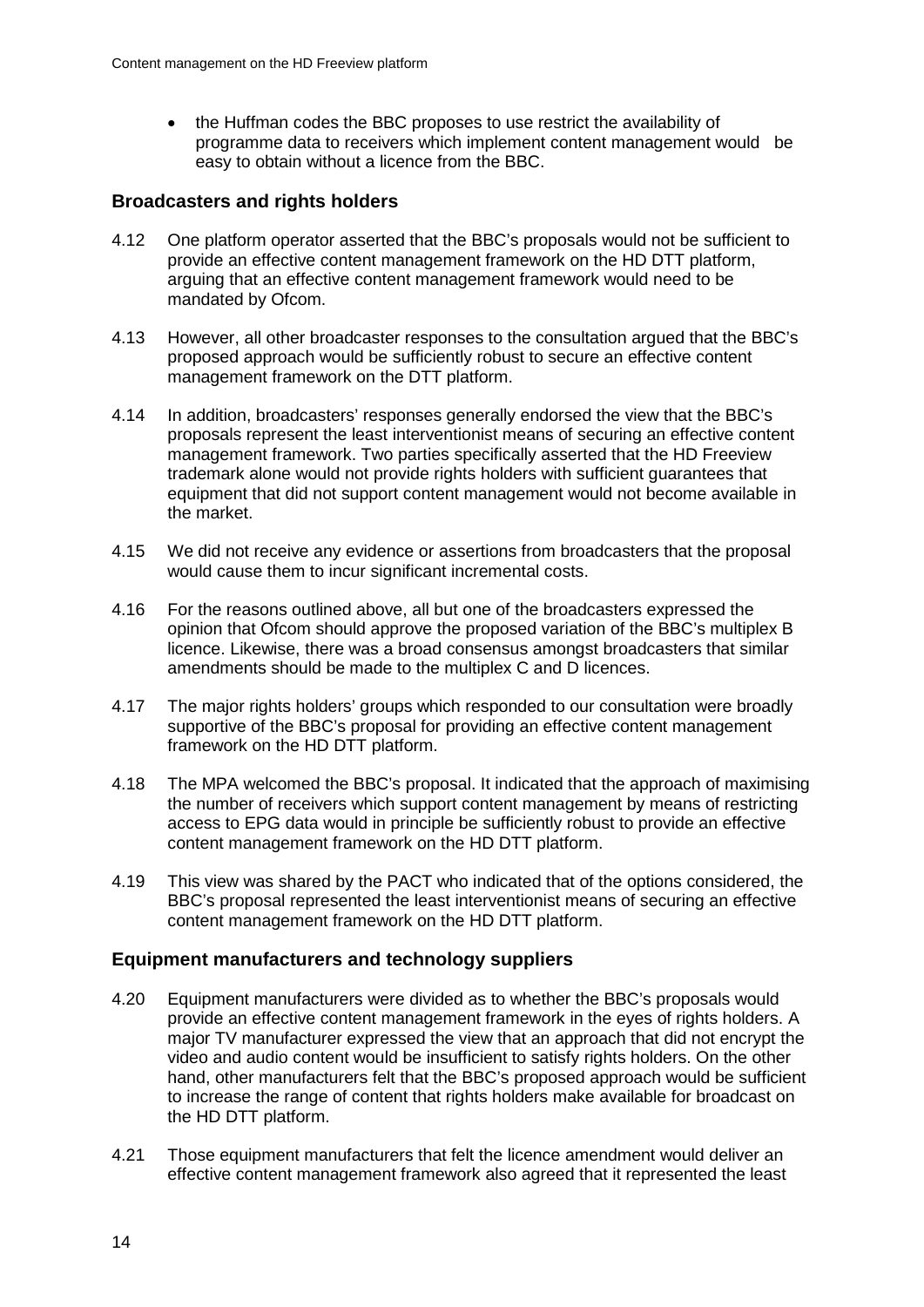interventionist means for widening the range of high value content available on the platform. For instance, one manufacturer contended that the Freeview trademark alone would not provide rights holders with sufficient assurances that their intellectual property would be safeguarded.

- 4.22 Equipment manufacturers expressed mixed views on whether the proposals would have a disproportionately adverse effect on the receiver market.
- 4.23 Those manufacturers that deemed the BBC's proposals to constitute a proportionate means of securing content management on the terrestrial HD platform also argued that the licence amendment would not have significant impact on the receiver market.
- 4.24 In contrast, other manufacturers argued that the licence amendment might create an unlevel playing field in the receiver market. Specifically, they contended that a proportion of receiver manufacturers would not include content management technology in their products irrespective of the BBC's proposals and argued that these manufacturers would enjoy an unfair competitive advantage.
- 4.25 The DTLA stated that discussions it had had with film studios led it to believe that the proposed licence amendment is sufficiently robust to persuade rights holders to make a broader range of high value content available on the HD DTT platform. Moreover, it expressed the view that the BBC's proposals represent the least interventionist means of implementing a content management system which would achieve this goal.

## **Ofcom's view**

- 4.26 In assessing whether the BBC's proposals represent a proportionate approach to achieving its objectives, we have reviewed the response to the Consultation to establish what evidence there is to support the BBC's view that its approach is sufficient to provide an effective content management framework on the platform and is the minimum intervention necessary to achieve this objective.
- 4.27 Since our consultation closed a number of HD DTT products have been released into the UK receiver market. To our knowledge all of these carry the HD Freeview logo, indicating that they fully comply with the HD Freeview receiver specifications and include content management. Whilst this might suggest that the BBC proposals are not necessary to ensure effective content management on HD DTT, we note that the market is still very nascent and has not to date necessarily attracted smaller manufacturers that may be less dependent on the Freeview HD logo to promote their equipment, as has been the case with SD Freeview.
- 4.28 Stakeholders that claimed the BBC's proposal was not sufficient to provide an effective content management framework argued that only solutions that encrypted HD audio and video streams would be effective. However, we note that PSB broadcasters on the DTT platform are prohibited from using encryption. We consider that the regulatory changes that would be required to allow PSB channels to be encrypted, and the adverse impact this would have on the nascent market for HD DTT receiver equipment (because current generation equipment does not necessarily support conditional access technology needed to decrypt encrypted HD audio and video streams and hence would become redundant and need to be replaced), would be disproportionate.
- 4.29 Whilst a number of stakeholders (including consumers and consumer groups) considered that the proposed technical approach for providing an effective content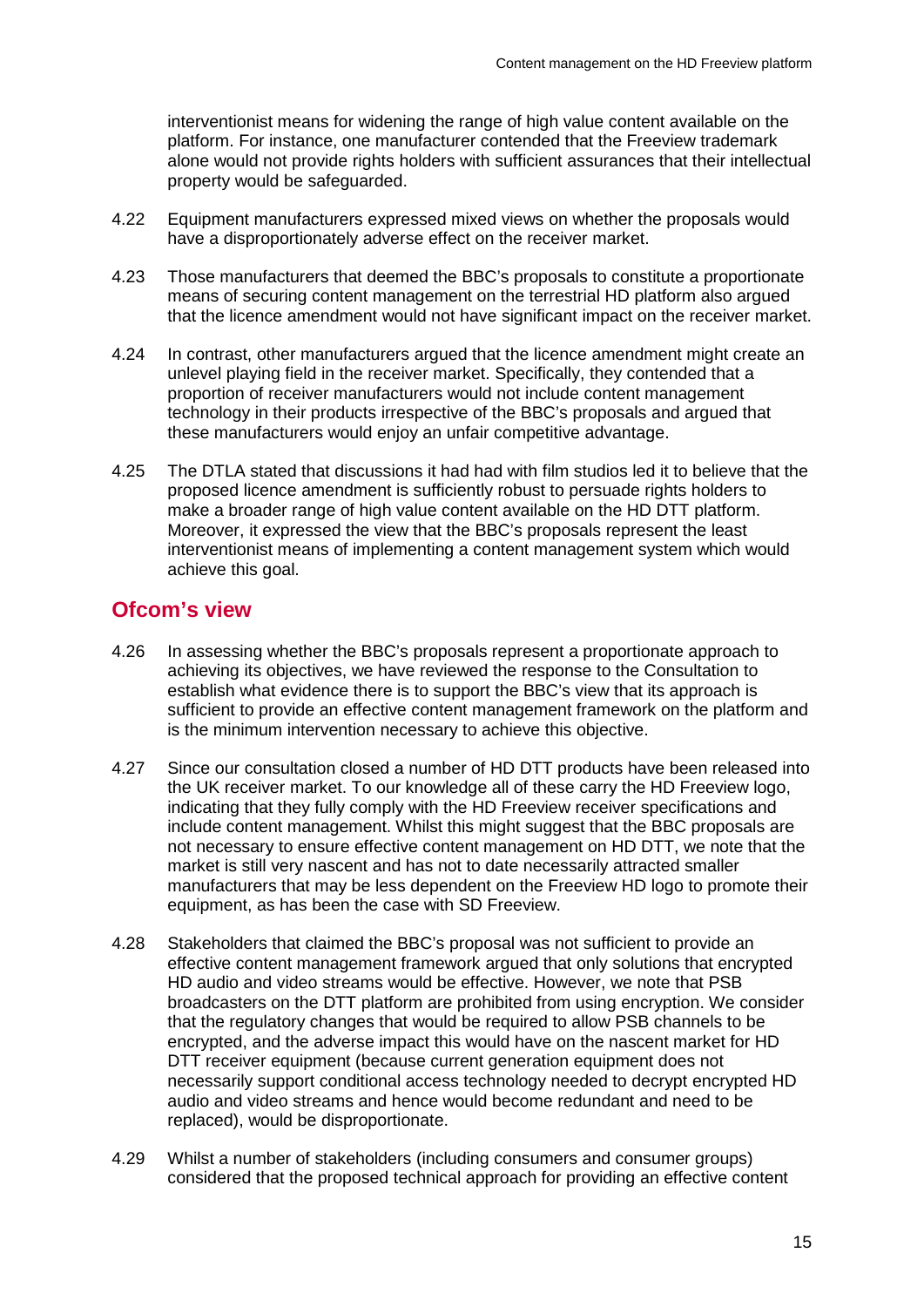management framework system was not as robust to circumvention as other alternative approaches such as the encryption of the HD video and audio streams, we do not consider technical robustness to be the primary measure of overall effectiveness. Rather we consider this to be defined by the extent to which an approach is viewed as sufficient in the eyes of rights holders such that broadcasters can secure rights to a wider range of HD content on the DTT platform. The majority of broadcasters considered that the BBC proposals would be sufficient to allow them to secure a wider range of content, and this view was shared by the MPA. This broad endorsement by both broadcasters and rights holders is evidence that the BBC proposal for providing an effective content management framework would be a proportionate means of securing the desired objective of enabling a wider range of HD content on the DTT platform.

## **Conclusion**

- 4.30 Whilst adoption of the Freeview HD logo by receiver manufacturers has resulted in early receiver equipment implementing the content management solution specified in the DTG receiver specification without the BBC proposals being implemented, we remain of the view that, absent the BBC proposal, mass market receiver equipment with no content management could enter the market in the future. Over time this could lead to an unlevel playing field between receivers which implement and do not implement content management, causing the market to 'tip' in time such that a large proportion of manufacturers would stop including content management technology in their products. As set out in section 3, this may result in a reduction in the variety of content being made available on the HD DTT platform and would therefore be an undesirable outcome for viewers. We therefore consider that the BBC proposal is a proportionate means of securing effective content management framework on HD DTT.
- 4.31 Whilst some stakeholders claimed that the encryption of video and audio streams would provide a more technically robust content management solution, we do not consider that the regulatory changes that would be required to secure this and the impact on the nascent receiver market would be proportionate and could result in direct consumer harm due to current generation HD receivers becoming obsolete.
- 4.32 Given the evidence submitted by broadcasters who are currently negotiating HD rights for HD DTT, we are satisfied that the approach set out in the BBC's proposal is a proportionate means of ensuring an effective content management framework on the HD DTT platform that will allow broadcasters to secure a wide range of HD content.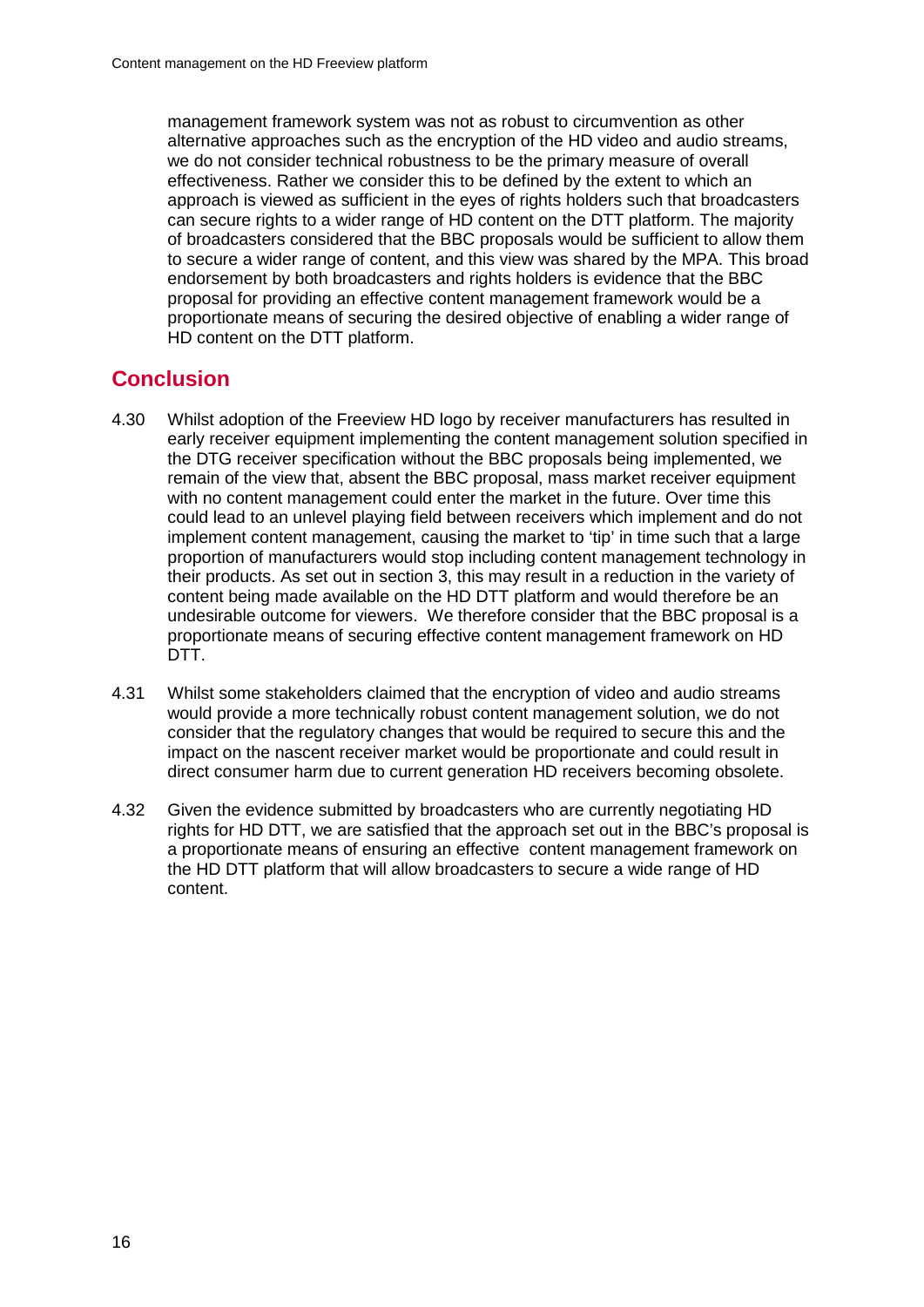# <span id="page-19-0"></span>The appropriateness of the detailed proposals by the BBC

## **Introduction**

- 5.1 In Section 4 we concluded that the conditional licensing of Huffman Code look-up tables by the BBC is a proportionate means of securing an effective content management framework on the HD DTT platform.
- 5.2 As set out in section 2, Ofcom does not have powers to require Multiplex licence holders to provide, or not provide, content management. Consequently, it would not be appropriate for Ofcom's consideration of the proposed licence amendment, which relates to the provision of EPG data, to be used as a means of regulating content management. We do not therefore propose to seek to determine the precise details of how any content management system would work. However, we do have a general duty to further the interests of consumers and citizens and, in the context of the proposed licence amendment, it is pertinent for Ofcom to consider the effect on viewers of the detail of the proposals in order to ensure that the full impact of the proposals has been considered.

## **Summary of consultation document**

- 5.3 In the consultation document we referred to a number of commitments that the BBC had set out in its December 2009 submission aimed at ensuring that citizens and consumers are protected for the inappropriate application of content management on the HD DTT platform. These included:
	- A commitment that the content management states and the circumstances under which they would be used would comply with current usage protections under copyright law and any future extension of these protections.
	- A commitment to establish a process whereby viewers who believe their lawful usage is being impinged by the content management solution for BBC services can raise their concerns directly with the BBC.
	- A commitment to work with other PSBs to create a 'user friendly' consumer guide on content management.
	- A commitment to facilitate discussions with broadcasters, manufacturers, relevant industry bodies and consumer groups to develop and implement a good practice framework for the use of content management on HD DTT.
- 5.4 We also summarised the BBC's proposal to offer royalty free the Huffman Code lookup tables required to decode the encoded HD EPG data.
- 5.5 We summarised the content management states and use rules that had been agreed between the DTG and the DTLA (the licensing body for the content management technologies).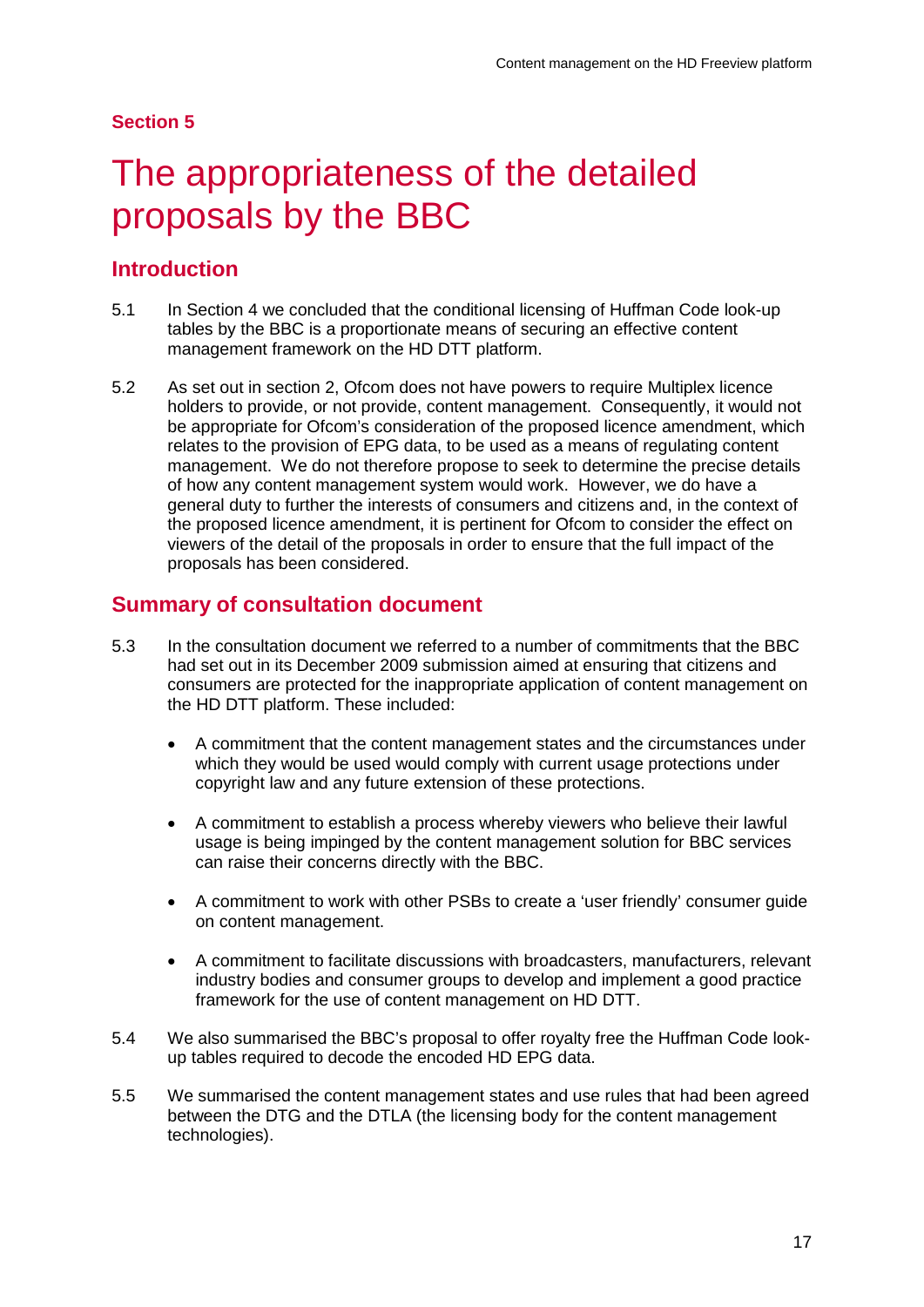5.6 We also considered the potential impact on the BBC's proposals on the market for HD DTT receivers, particularly in terms any increased price of manufacture.

### **Our position in the consultation document**

- 5.7 The preliminary view we set out in the consultation document was that the proposed commitments by the BBC to prevent the inappropriate application of content management on the HD DTT appeared to us to be sufficient to safeguard legitimate content fair usage rights, provided that these commitments were also supported by the other free to air HD broadcasters.
- 5.8 We indicated our view that broadcasters should aim to apply the least restrictive content management state possible to secure the HD content in order to maximise the benefits delivered to consumers.
- 5.9 We agreed with the BBC's claims that inclusion of the content management solution specified by the DTG would result in a negligible increase in receiver prices, and that these technologies would also be interoperable with the vast majority of HD consumer equipment.
- 5.10 We posed the following questions in the consultation document:
	- (Q5) Do you agree that the BBC's proposed approach for implementing content management would safeguard citizens and consumers legitimate use of HD content and, if not, what additional guarantees would be appropriate?
	- (Q6) Do you agree that the BBC proposed choice of content management technologies will have only a negligible impact on the price of HD DTT receivers and their interoperability with other HD consumer equipment?
	- (Q8) Do the BBC's proposed content management states and their permitted use for different categories of HD content meet the requirements of other HD broadcasters on DTT?

## **Summary of consultation responses**

#### **Viewers and consumer groups**

- 5.11 Both the ORG and the majority of individual consumers who responded to the consultation expressed concerns with the details of the BBC's proposal.
- 5.12 A large number of individual respondents argued that the DTLA's encoding rules would place unacceptable restrictions on viewers' ability to use content as they wished. In this context, numerous respondents claimed that the content management system would impinge upon viewers' ability to exercise fair dealing exemptions under copyright law. These concerns were broadly speaking echoed by the ORG.
- 5.13 The ORG also raised concerns about the possibility that the way content management was used would increase over time, arguing that if the proposed amendment was granted it would inevitably be followed by proposals for other, more restrictive, content management systems. A number of consumers also echoed this concern.
- 5.14 Concerns about end user rights were also expressed by the British Library. The British Library noted that section 75 of the Copyright, Designs and Patents Act 1988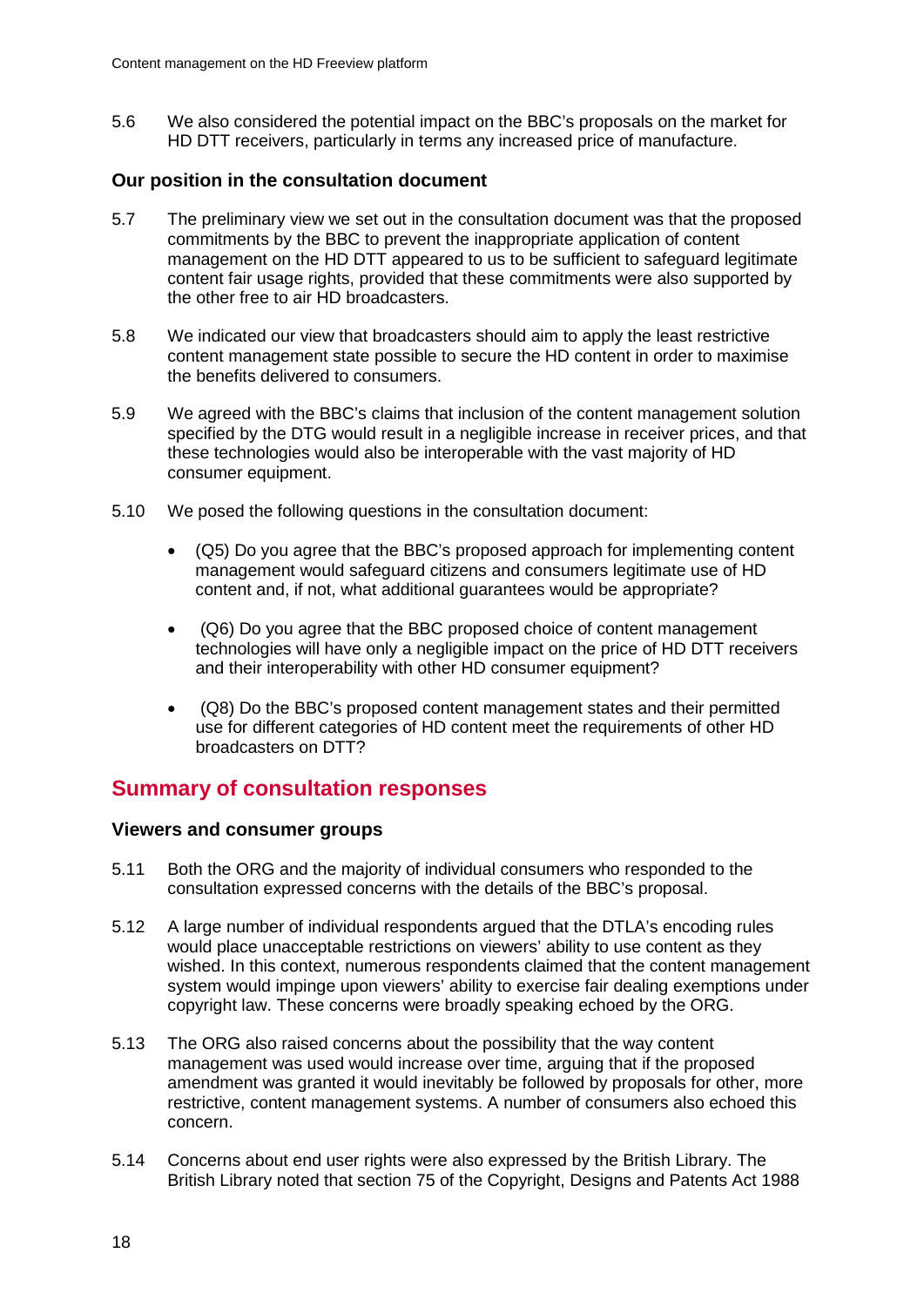(CPDA) allows designated bodies including the British Library to record and copy broadcasts for archiving purposes. It sought assurances that the proposed content management system would not constrain its ability to exercise these rights. Similar concerns were raised by the BFI and the Film Council.

- 5.15 A significant number of consumers expressed concerns that the BBC's proposals would drive up equipment costs. Respondents provided a number of reasons why they believed this would be the case. Specifically they argued that:
	- additional equipment testing would be required if content management software had to be included in receivers;
	- equipment manufacturers would have to pay licenses to the DTLA for the use of DTCP;
	- equipment would have to be manufactured specifically for the UK market, reducing economies of scale in production; and
	- the terms of the DTLA's licence effectively prohibit the use of many types of open source software. Open source receiver users would therefore have to resort to purchasing more expensive alternative equipment. Receiver manufacturers could no longer use open source code in their products. Forcing them to draw on proprietary code would drive up costs.
- 5.16 The ORG and a number of individual consumers also considered the BBC's proposal to be anti-competitive. These respondents argued that since new entrants to the receiver market can draw upon existing open source software free of charge when designing devices, such software lowers barriers to market entry. Consequently, the ORG asserted that the terms of the DTLA licence for the relevant content management technologies would reduce competition because they restricted the use of open source software.
- 5.17 Finally, the ORG echoed some equipment manufacturers' concerns regarding the role of the DTLA. The ORG noted that the DTLA is not a publicly accountable body. It argued that this being the case it was inappropriate that the DTLA should be granted the power to determine how viewers could use different types of content.

#### **Broadcasters and rights holders**

- 5.18 Broadcasters' comments on the detail of the BBC's proposals focussed on two main issues:
	- the types of HD content to which different content management states can be applied, these 'encoding rules' are currently set by the  $DTLA^{10}$  $DTLA^{10}$  $DTLA^{10}$ ; and
	- the establishment of a process whereby viewers who believe their lawful usage is being impinged by the content management solution can raise their concerns directly with broadcasters.
- 5.19 The envisaged DTLA encoding rules for the HD DTT platform are:

<span id="page-21-0"></span><sup>&</sup>lt;sup>10</sup> The Digital Transmission Licensing Administrator (DTLA) owns the intellectual property rights for the Digital Transmission Content Protection (DTCP) content management technology to be included in receivers and has established 'encoding rules' for the types of HD content to which different content management states can be applied.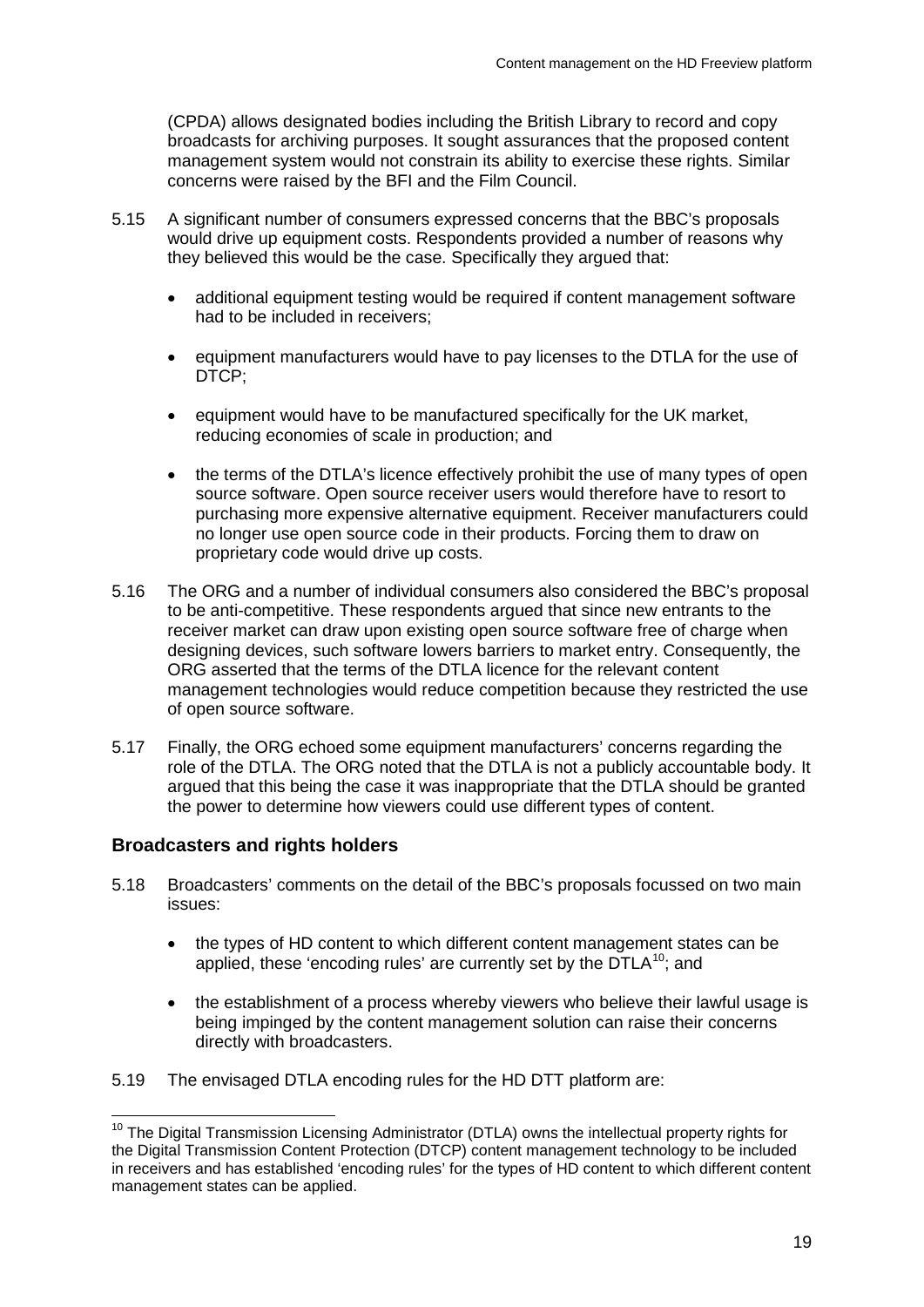- Consumers can always make at least one HD copy of a broadcast programme;
- The use of a 'copy never' management state is not permitted;
- The encoding state that prevents the retransmission of HD content outside the home or a personal network can be applied to any HD content;
- The encoding state that permits only one copy to made of the content is restricted to HD content that has not been transmitted in other major markets in HD without content management protection.
- 5.20 All of the broadcasters that responded to our consultation were of the opinion that the DTLA encoding rules would afford viewers with a sufficient degree of latitude to copy and record content.
- 5.21 Most broadcasters cautiously endorsed the DTLA's encoding rules, indicating that they would broadly speaking meet their requirements. Nonetheless, some broadcasters had some reservations over the flexibility which would be afforded to them by the DTLA's encoding rules. Two broadcasters qualified their endorsement by emphasising that it was important that encoding rules should not limit their flexibility to offer rights holders' guarantees as to the level of copy protection they can apply to their broadcast content.
- 5.22 The majority of broadcasters indicated that they agreed that the minimum level of content management necessary should be applied. However, the BBC objected to Ofcom's proposal to add the following additional condition to the multiplex B licence:

*'free to air HD broadcasters only apply the minimum level of content management needed to secure HD content from rights holders'.* 

The BBC argued that this condition relied on subjective judgements and was therefore liable to generate appeals against the particular application of content management to a specific programme that would be difficult to resolve.

- 5.23 The BBC stated that in principle the notion of operating a process whereby stakeholders can appeal to the BBC directly, rather than the Secretary of State, which is the current practice, if they believe their fair dealing of HD content is being impinged was acceptable provided the scope and range of issues which would be subject to appeal are clearly defined. A number of broadcasters also expressed reservations about the establishment of a process that would allow viewers to appeal a broadcaster's specific application of content management to a particular programme. Two broadcasters indicated that it would be too onerous for them to operate such an appeals process.
- 5.24 The MPA supported the BBC's proposal for a licence amendment, but suggested a number of modifications to the detail of the BBC's proposal. Specifically it recommended that:
	- measures should be put in place to ensure the renewability of compromised Huffman Coding and content management software (including software on deployed receivers);
	- the BBC should have a process in place to take action against manufacturers who seek to use the Huffman look-up tables without complying with content management requirements;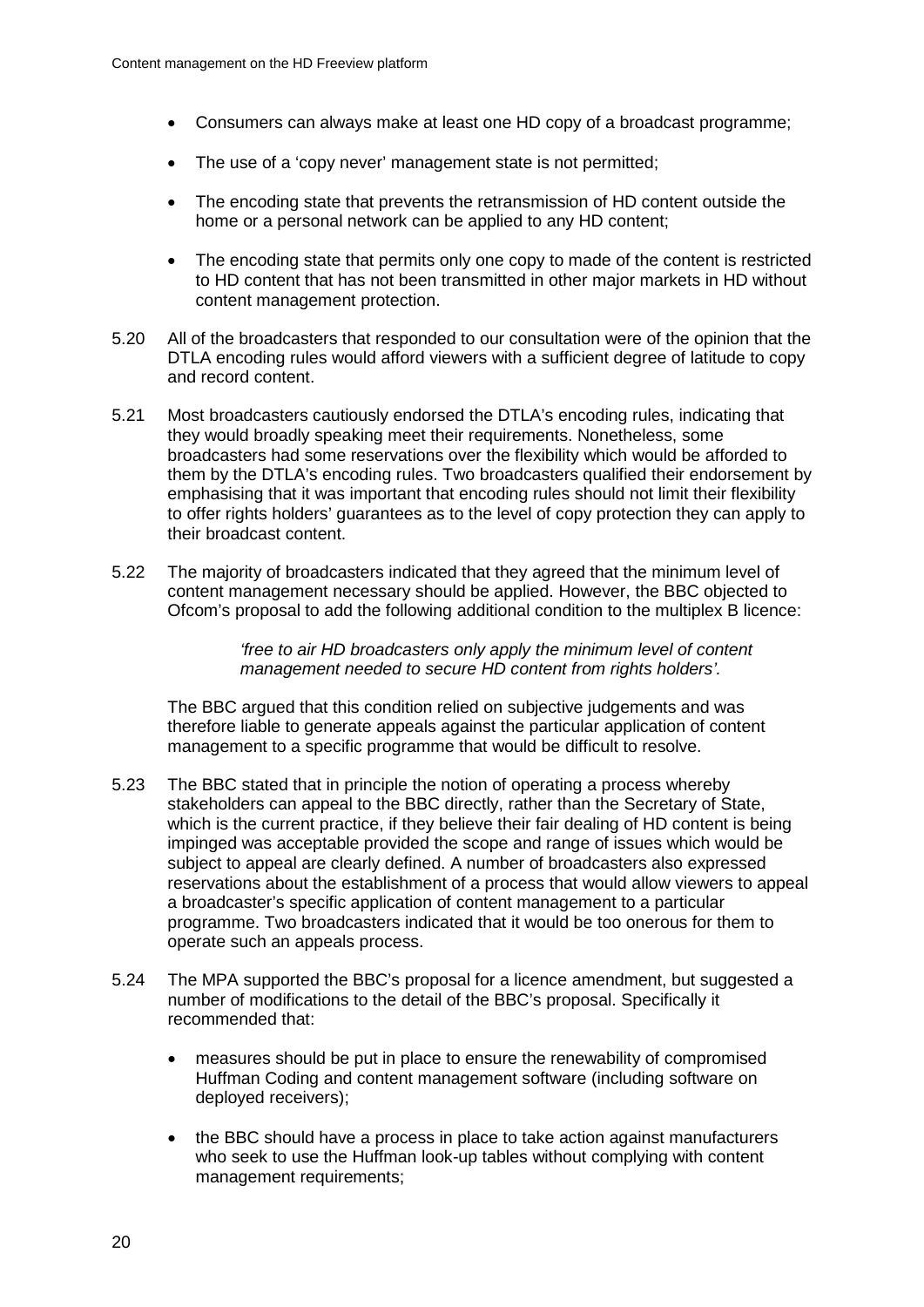- content management should be permitted to be applied to SD content that results from the down conversion of HD content within the receiver in instances where the content has only been previously broadcast in HD; and
- broadcasters should be able to apply whatever encoding states were set out in the latest applicable version of the DTLA encoding rules – i.e. future changes in the DTLA's encoding rules should result in corresponding changes to the encoding states used by broadcasters on the terrestrial HD platform.

The MPA indicated that these additional steps would further broaden the range of content which rights holders would make available for broadcast on terrestrial HDTV.

#### **Equipment manufacturers and technology suppliers**

- 5.25 Manufacturers had mixed views on the detail of the BBC's proposals. Some manufacturers argued that the DTLA's encoding rules would afford consumers adequate freedom to record and copy content. These manufacturers also expressed the view that the proposals would have a negligible effect on the price of equipment in the mass market.
- 5.26 However, other manufacturers raised some concerns about the encoding rules and one raised questions as to the appropriateness of allowing a private body such as the DTLA to determine these rules. This manufacturer also raised concerns over the licensing terms associated with the DTG agreed content management technology. One other supplier of receivers also raised concerns over the details of the DTG specification in relation to data encryption.
- 5.27 In addition to this, two manufacturers raised questions about the impact the BBC's proposals would have on the cost of receiver equipment. Both of these respondents argued that the BBC's proposals in respect of the inclusion of DTCP (the technology used to allow protected content to be copied between devices) would mean that receivers would have to be tailored specifically for the UK market. They argued that this would reduce economies of scale available to receiver manufacturers. Moreover, one of the respondents in question asserted that the inclusion of the proposed content management technologies would result in additional complexity in the development and testing of receivers.
- 5.28 In contrast, the DTLA argued that the use of DTCP would only have a negligible cost on the price of receivers. It made three arguments in support of this contention:
	- Fees for DTCP licenses are calculated on a cost recover basis and are therefore small. For example, the fee for generating cryptographic keys and certificates ranges from 5 to 7 cents (US) per device;
	- DTCP functionality is typically integrated in multifunctional microprocessors, such that the cost of DTCP functionality in those components is negligible; and
	- Many manufacturers of HD DTT receivers also manufacture other products that use DTCP, and so the amortized cost of annual licence fees to DTLA will also be negligible on a per device basis.
- 5.29 The DTLA asserted that the DTCP Encoding Rules would in no way impede 'reasonable and customary consumer personal enjoyment' of content. It also addressed the issue of interoperability, stating that DTCP was designed specifically to promote interoperability.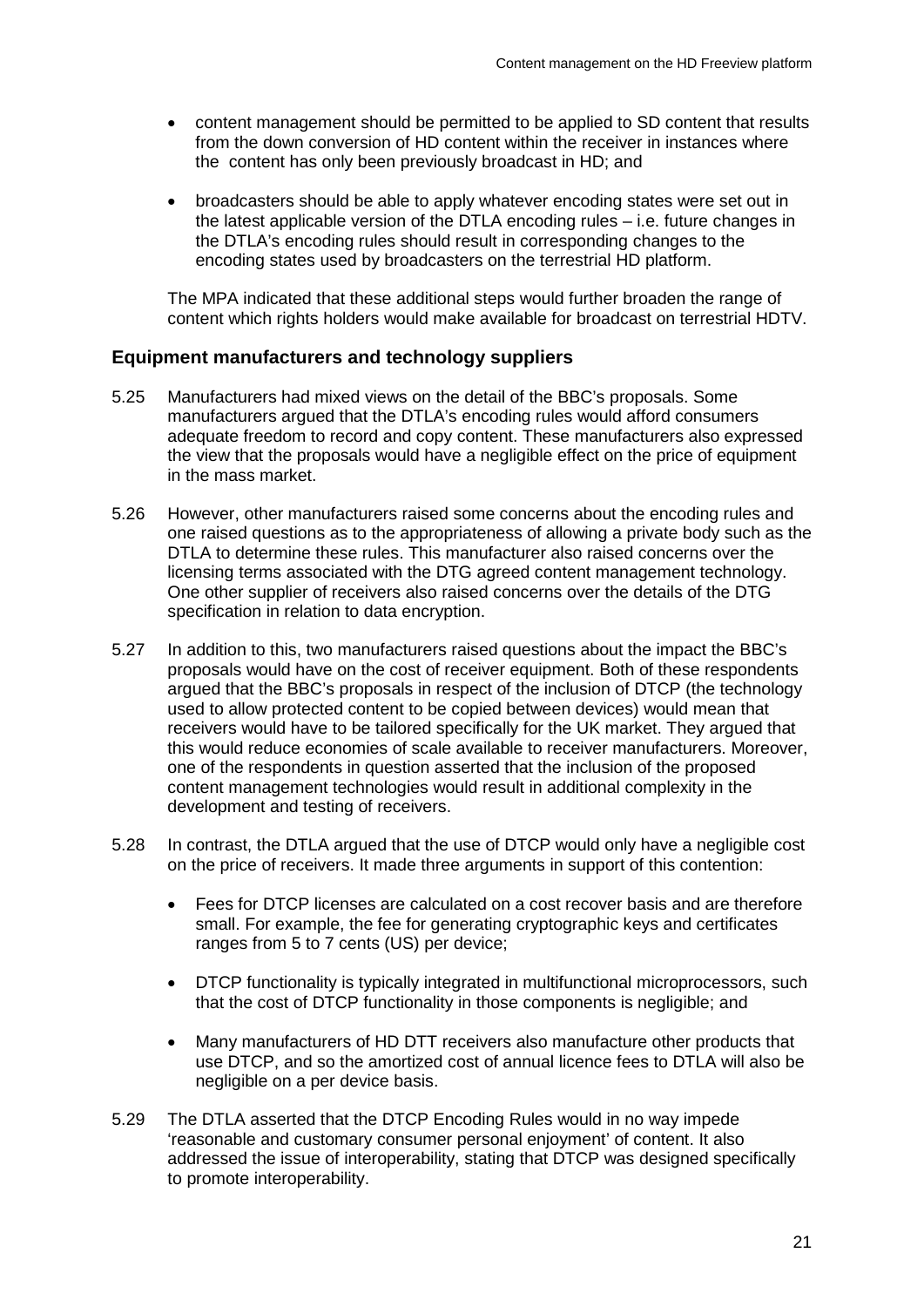# **Ofcom's view**

#### **Suitability of the currently proposed content management usage states and rules**

- 5.30 A large number of respondents claimed that the proposed content management usage states and rules would impinge on their fair dealing exemptions under the CDPA.
- 5.31 Whilst we recognise that viewers may wish to record or copy material within the confines of the provisions of the CDPA, that legislation does not grant rights to copy material to viewers. Rather, it provides a defence to any action for copyright infringement. Viewers do not therefore have any right to copy any material broadcast on the HD DTT platform. In this context, it would not be appropriate for Ofcom to refuse to allow copy management on the basis of such a right. We would nevertheless hope that broadcasters sought to ensure the greatest flexibility possible for viewers.

#### **Changes to content management states and use rules**

- 5.32 The MPA and a number of broadcasters have suggested that broadcasters should be afforded the flexibility over the content management states they can apply to their content to ensure that widest possible range of content is available on the HD DTT platform.
- 5.33 We recognise that broadcasters may wish to change the way they apply content management to content in the future to better reflect commercial needs, changes in consumer expectations and, potentially, changes to copyright legislation.
- 5.34 We have also reconsidered our proposal that broadcasters should '*only apply the minimum level of content management needed to secure HD content from rights holders'* and agree with the BBC's view that in practice it would be very hard to make such an assessment objective and such a requirement could therefore lead to unnecessary confusion and appeals.

### **Scope of an appeals process**

- 5.35 The BBC indicated that it agreed that it was appropriate for the conditions and undertakings it accepted in relation to users rights regarding the level of content access to be spelled out. In relation to appeals, the BBC proposed that this process should only provide an opportunity to challenge a change (or lack of change) in the application of content management where (a) there is a change in UK copyright legislation, (b) there is a change in the licensing conditions associated with the content management technologies or (c) a broadcaster is demonstrably not complying with any conditions imposed by Ofcom. The BBC considers that a wider scope which allowed appeals in respect of every programme could result in a very large number of appeals and hence a disproportionate administrative burden. Other broadcasters raised similar concerns.
- 5.36 Ofcom recognises that a broad appeal scope could give rise to an unnecessary administrative burden. As set out at 5.31 above, there is no right to fair dealing granted by the CDPA and that those provisions offer a defence to a copyright infringement action. Ofcom does not therefore consider that there should be an individual right of appeal in respect of individual programmes. Ofcom however welcomes the proposals of the broadcasters to introduce a workable appeals process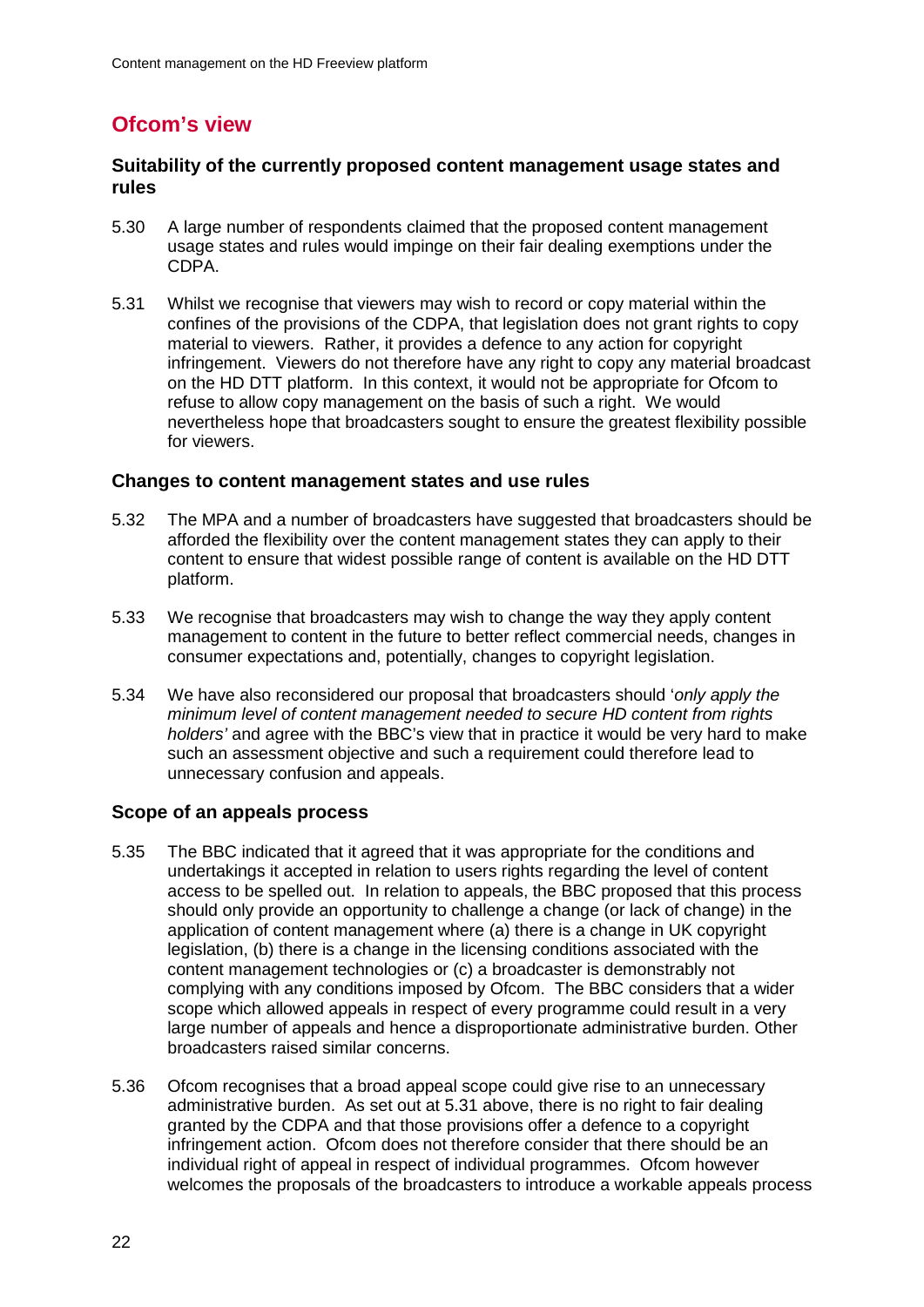which seeks to ensure that the interests of viewers and other stakeholders are met as far as possible.

#### **Cost of equipment**

- 5.37 The costs associated with including the DTG agreed content management technologies within receivers can broadly be split between (i) one off development costs (ii) per receiver bill of materials costs (IPR licensing and hardware) and (iii) ongoing product support costs.
- 5.38 Since the consultation closed, Freeview HD has undertaken a marketing launch and a number of leading consumer electronics manufacturers have released products that carry the Freeview HD logo, and hence comply with the DTG content management requirements. Products carrying the Freeview HD logo are now available from Bush, Ferguson, Humax, Metronic, Panasonic, Sony, Samsung, Toshiba, Digital Stream, Sharp, LG and others.
- 5.39 The availability of this equipment indicates that development costs associated with implementing content management have already been incurred by some manufacturers (to the extent required for current receiver product functionality), and that these costs cannot therefore be considered to be a direct result of the BBC's proposals.
- 5.40 In relation to the bill of materials associated with the content management technologies, it is apparent from the evidence presented by the DTLA that the licensing fees for the content management technologies make up only a small percentage of the total bill of materials, in particular in relation to integrated digital TVs.
- 5.41 We did not receive any evidence in respect of the ongoing maintenance costs manufacturers are likely to incur. However, we are aware that manufacturers are increasingly required to upgrade software elements of their products to address software bugs and introduce new functionality. Any upgrades required specifically in relation to content management are therefore likely to be a relatively small increment to the upgrades that would be required absent content management.
- 5.42 We have not received any evidence that manufacturers who choose not to include content management in their products will be able to manufacture products at significantly lower prices due to reduced development, bill of materials or ongoing maintenance costs.
- 5.43 However, some stakeholders claimed that the DTLA's and hence the BBC's proposed licensing terms prohibited the use of certain open source software in receiver equipment, and in doing so increased the development and manufacturing costs of manufacturer because they would either have to develop new software or pay licensing fees. i.e. the inability to use open source software would increase the cost of the bill of materials for the receivers, thereby prohibiting the supply of lower cost receivers to consumers.
- 5.44 However, in its original submission the BBC highlighted that there are already manufacturers using open source software in receivers which support the DTLA licence technologies. The Linux Foundation has made a useful distinction between two approaches to receiver solutions based on Open Source, the first being "Proprietary but built on Open Source" (in which open source software is included in a device which also contains proprietary software which is not modifiable by others)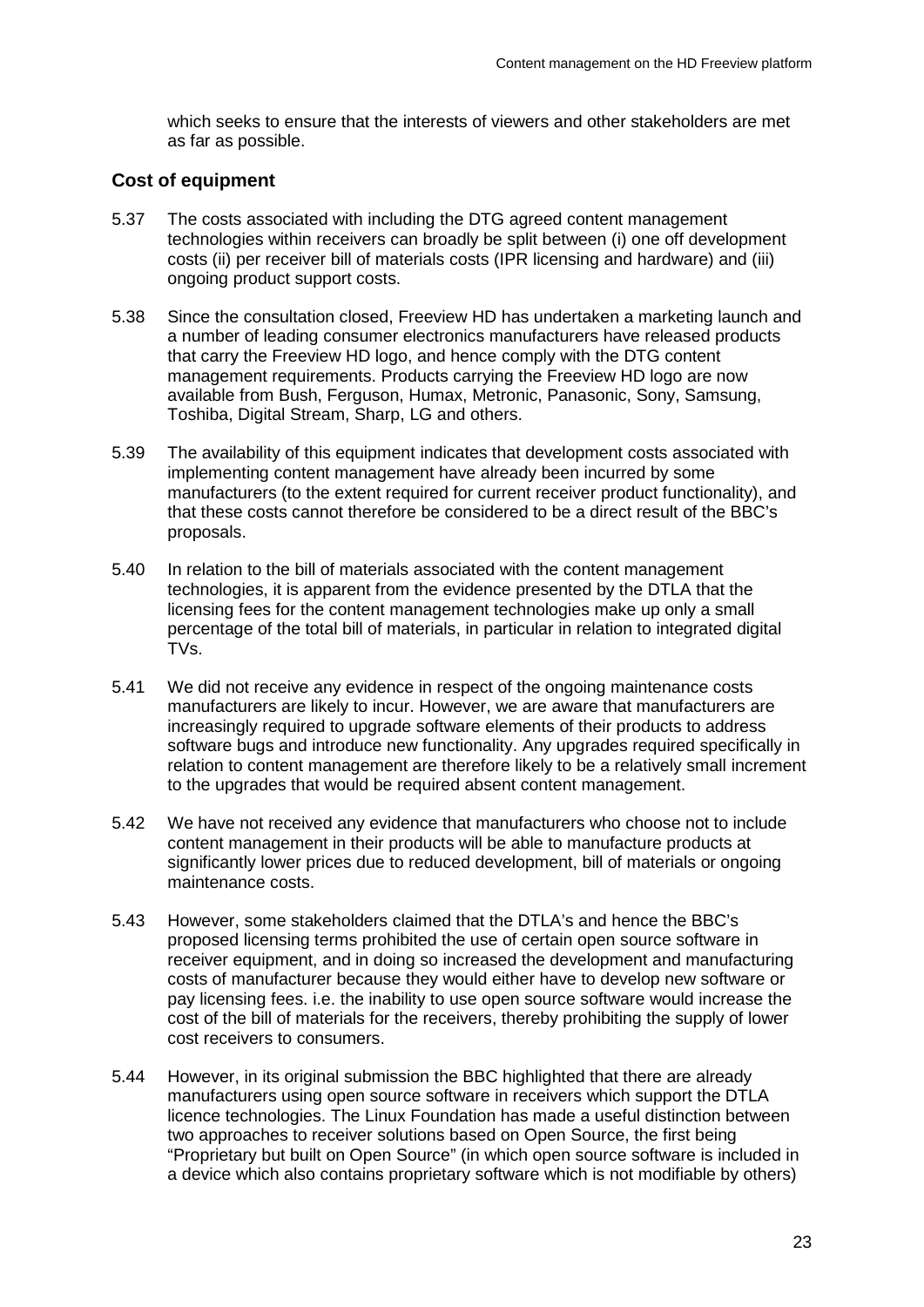and the other being "fully open platforms" (in which all aspects of the software are modifiable by others). The BBC claimed that existing HD freesat receivers fell within the first category, but offered no view on what the impact of the BBC proposals would have on the second category.

- 5.45 Given that many mass market receiver manufacturers have already incurred the development costs associated with implementing content management in their products, the low per device licensing fees and the ability to exploit the cost benefits of open source software in "proprietary" receivers, we are of the view that the BBCs proposals will not have a significant incremental impact on the cost of mass market consumer equipment. We consider the implications for "fully open" platforms in section 6.
- 5.46 Whilst two receiver manufacturers queried the detail of the DTG specification in relation to content management and the licensing terms offered by the DTLA, we would expect that these issues would be resolved using the normal process within the DTG. Ofcom does not have the statutory powers to intervene in the specific choice and the use of those technologies in receivers.

# **Conclusion**

- 5.47 We recognise that the way in which content management is applied on the platform may evolve over time to reflect changing commercial circumstances or changes to copyright legislation and that it may be appropriate to allow a level of latitude to broadcasters in this respect. We welcome the proposals to set out clear policies on content management and to provide an appeals process when changes to these policies are made.
- 5.48 Furthermore, we have also considered the extent to which it would be appropriate for Ofcom to intervene to determine or approve the use of content management by broadcasters. As set out at paragraph 2.18 above, Ofcom's powers in respect of content management are limited and it would not be appropriate to seek to use the current consultation as a means of granting powers to Ofcom to regulate content management on the DTT platform. As a result, we do not consider that specific conditions should be applied by Ofcom to determine the application of content management states.
- 5.49 We welcome the proposals which have been set out however, which seek to ensure that viewers are provided with the greatest opportunity possible to record and copy material broadcast on the HD DTT platform. In our view, those proposals demonstrate that, in light of our conclusion that the introduction of content management would deliver a broader range of HD content to viewers, viewers would not be unduly affected by the BBC's detailed proposals. As a result, we do not propose to impose additional conditions on the implementation of those proposals in this respect.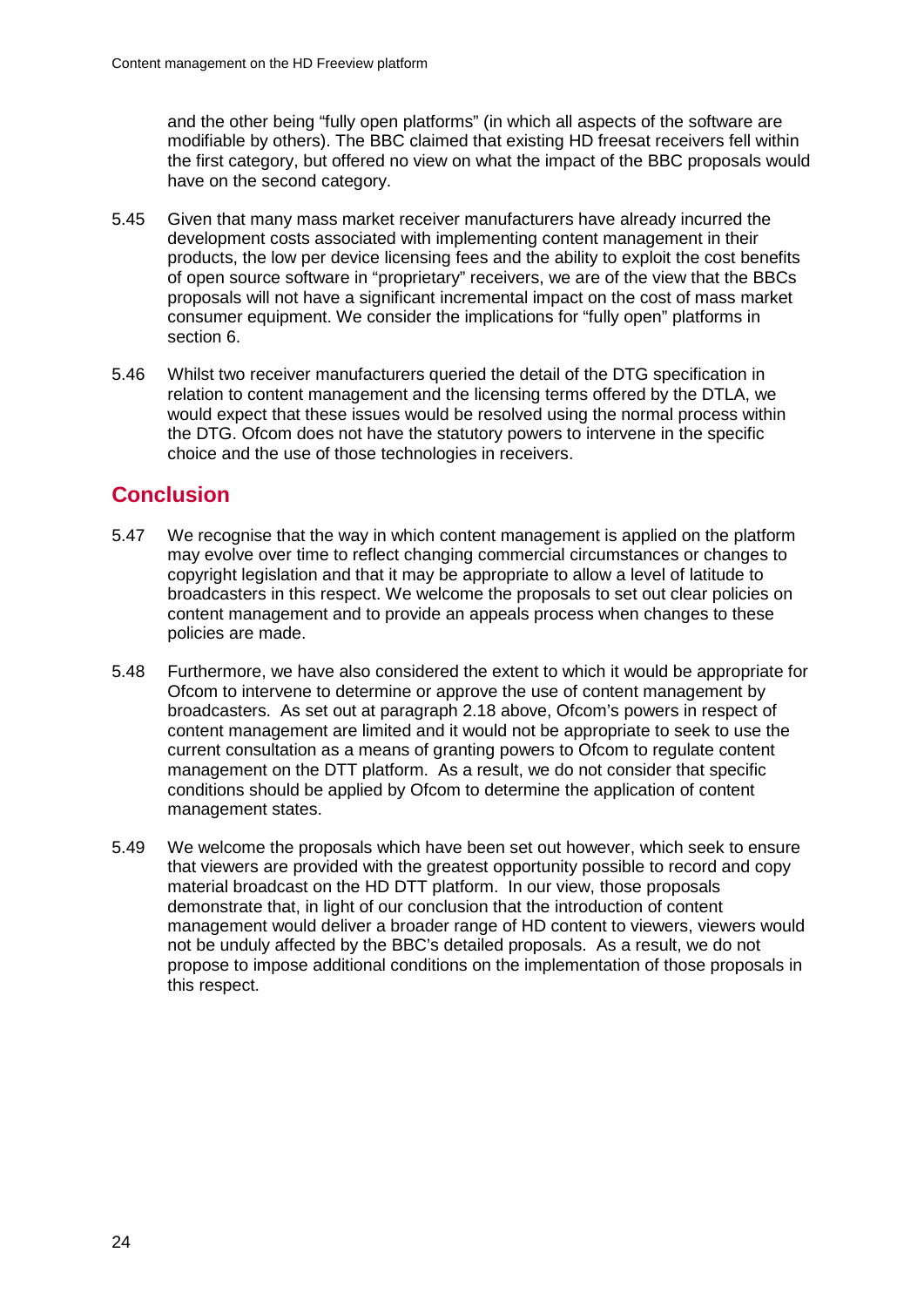# <span id="page-27-0"></span>Additional concerns raised in relation to the proposals

## **Introduction**

6.1 The previous section considered stakeholders views on the details of how the BBC proposes to implement its licence amendment. This section considers other wider concerns raised by stakeholders in their responses to the consultation.

## **Summary of consultation document**

- 6.2 We highlighted in the consultation document that in considering the BBC's request for a licence amendment Ofcom was not being asked to consent to the deployment of content management on DTT. Rather, we were being asked to consider the appropriateness of the method by which the BBC proposes to create an effective content management framework on the HD DTT platform.
- 6.3 In assessing whether the BBC's proposals would deliver benefits to citizens and consumers we have reviewed the responses to the Consultation to establish what evidence there is that the proposal could also lead to consumer harm and the potential magnitude of any such harm.
- 6.4 We posed the following question in the consultation document:
	- (Q9) Are there any issues that you consider Ofcom should take into account in assessing the BBC's proposal, that have not been addressed by this consultation?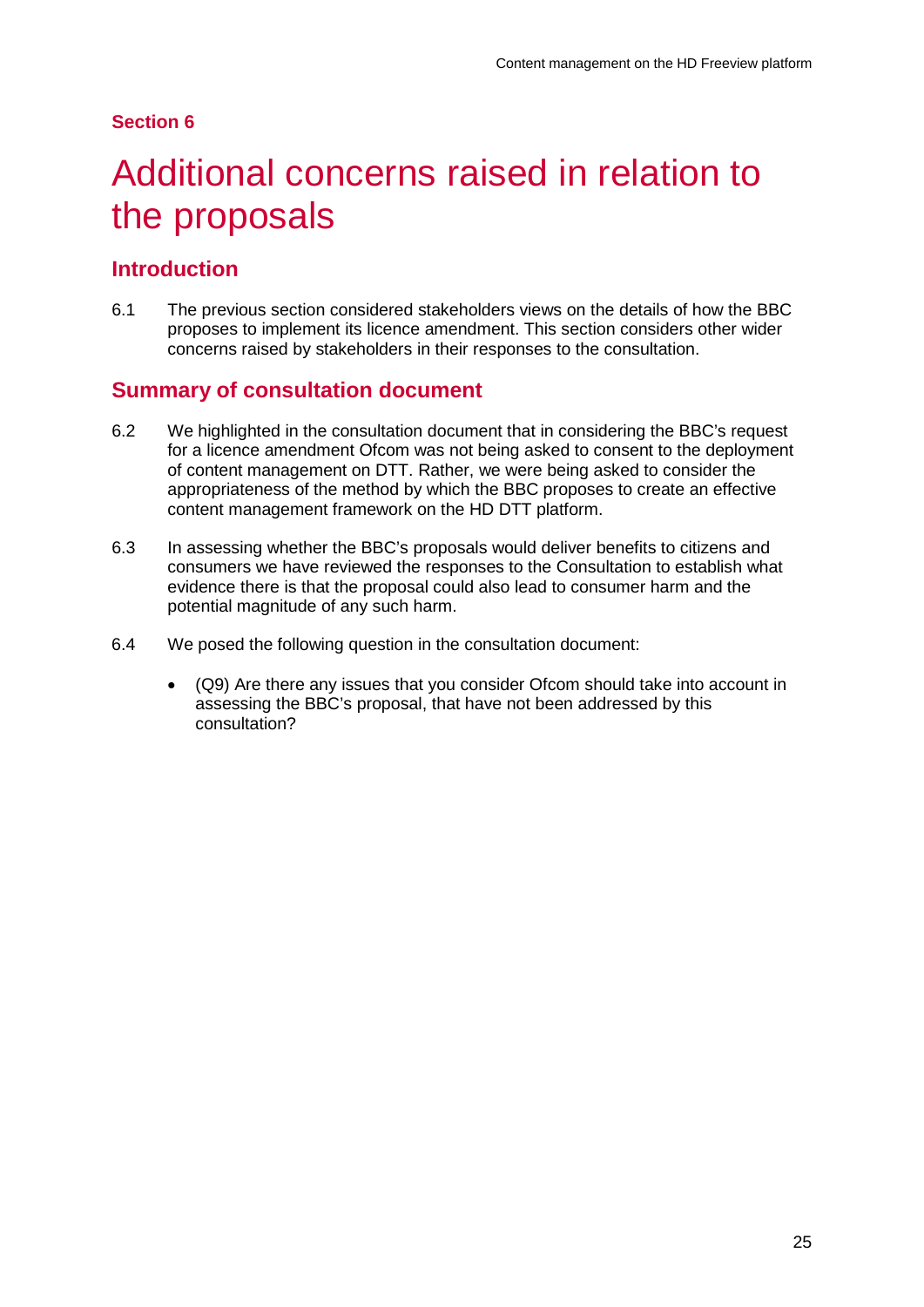# **Summary of consultation responses**

#### **Equipment manufacturers and technology suppliers**

- 6.5 Two manufacturers raised concerns that if the use of Huffman codes was extended to Multiplexes C and D the performance of legacy DVB-T receivers might be adversely affected i.e. legacy receivers may malfunction if they were unable to correctly process (or ignore) the encoded HD EPG data.
- 6.6 One receiver provider suggested that manufacturers who produced receivers that were not reliant on the broadcast EPG data stream (for instance those that retrieved EPG data via a broadband connection) may choose not to implement content management even if the BBC's proposed licence amendment were granted. This manufacturer claimed that this could distort the market in their favour if consumers were attracted to such products.

#### **Consumers and consumer groups**

- 6.7 Of the 549 individuals who responded, 197 were advocates of the use of open source software which many argued fosters innovation. The same view was also endorsed by the ORG. These respondents contended that the DTLA's licensing terms would effectively prohibit the use of many open source licences and claimed that as a result innovation in the receiver market would be stifled.
- 6.8 In its response, the BBC refuted this argument, arguing that there is abundant evidence of innovation based on proprietary software. Moreover, it claimed that some open source licences make provisions which would allow programmers to use unpublished proprietary code alongside published open source code.
- 6.9 Along with a small number of individual respondents, the RNIB opposed the BBC's proposal on the grounds that it would have a detrimental impact on partially sighted viewers. The RNIB asserted that a large number of receivers with special functionality for the partially sighted (for example audio description set top boxes) are produced as a result of innovations made by open source developers. The RNIB argued that the proposed licence amendment would restrict the use of open source software and therefore constrain innovation in this area. Additionally, the RNIB was concerned that small niche manufacturers that produce specialist equipment for the partially sighted may not be able to absorb the licensing costs associated with content management technology. The RNIB contended that this would result in a reduction in the availability of receivers with audio description functionality.
- 6.10 164 individual responses argued it was inappropriate for restrictions to be imposed on how they can use content broadcast by the BBC on Multiplex B given that they had paid the Television Licence fee. Similarly, the ORG contended that the BBC's proposals are incompatible with its status as a licence-funded public service broadcaster. Specifically, the ORG asserted that the BBC is obliged to provide public value in exchange for the licence fee and stated that 'the BBC's own articulated principles of providing public value run contrary to the idea of placing prior restraint on how licence-payers may use their televisions, and on which receivers may be offered in the market'. Respondents did not raise the same concerns with HD content broadcast by commercial PSBs.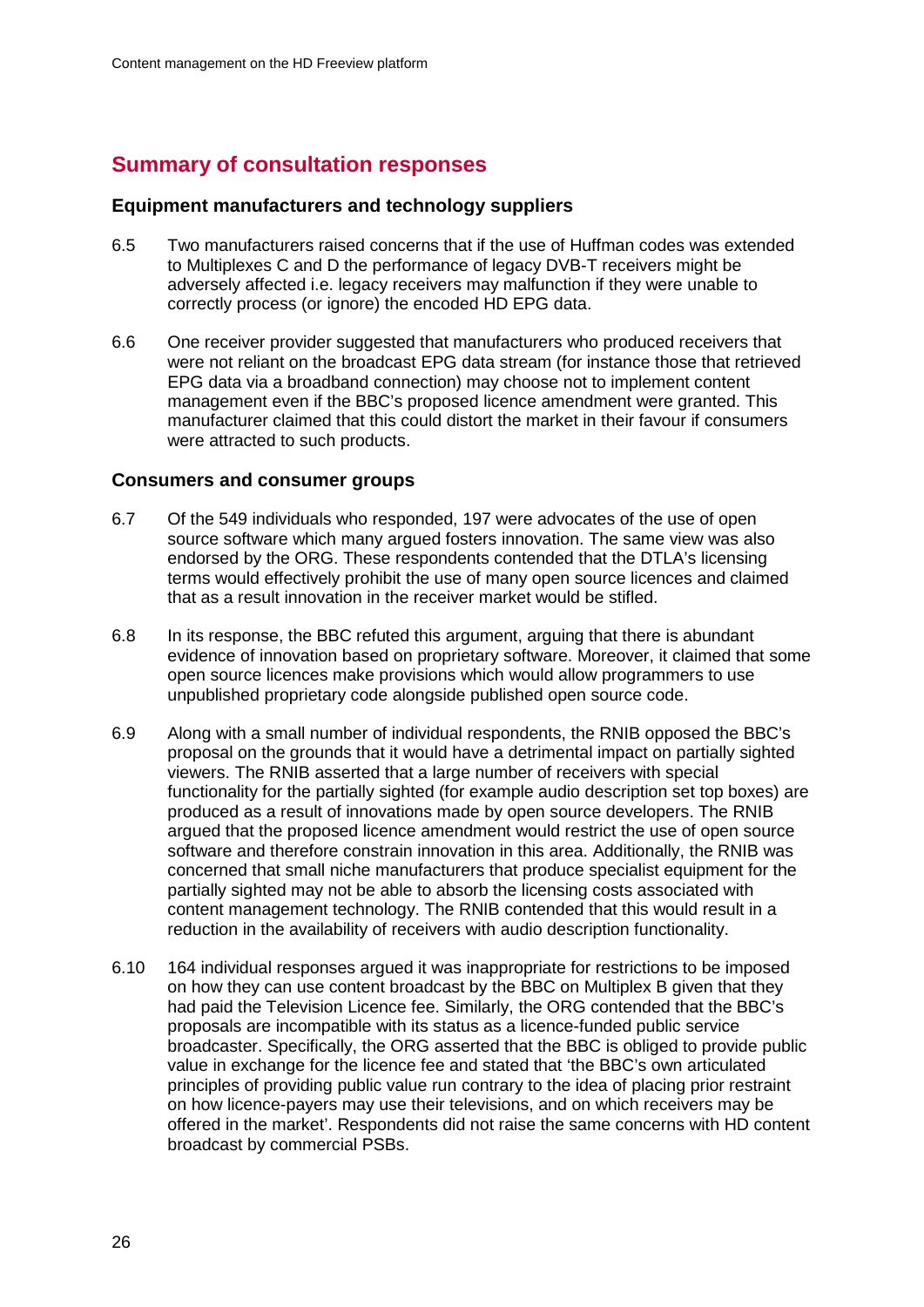- 6.11 Both the ORG and a large number of consumers opposed the proposal on the grounds that it would result in equipment obsolescence. Concerns about equipment obsolescence took three main forms:
	- concerns that open source receivers do not comply with DTLA rules and would therefore be unable to continue receiving the EPG if the licence amendment were approved
	- concerns that existing mainstream HD ready equipment would not be compatible with the BBC's proposals;
	- concerns that if the Huffman codes and/or the DTCP content management software were circumvented a new content management system would need to be put in place. Many respondents were concerned that this might result in equipment obsolescence.
- 6.12 Numerous consumers expressed concerns that the introduction of DTCP would reduce interoperability between devices. In particular, consumers expressed concern that the BBC's proposals would make it difficult for viewers to transfer HD content to portable devices such as mobile phones. The majority of those respondents framed their remarks on interoperability as a rejection of content management in general rather than as a criticism of DTCP in particular. Some respondents cited the experience of the music industry in using DRM as evidence that the introduction of content management generally tends to result in decreased interoperability.

## **Ofcom's view**

#### **Risk to legacy receivers & market distortions**

- 6.13 We recognise that any changes to multiplex configurations can increase the risk of technical issues arising with existing receivers. However, multiplex operators, in conjunction with the DTG, are experienced in introducing such changes and we do not believe there is a significant risk that the introduction of Huffman coding on Multiplexes C and D will cause material problems for existing receivers.
- 6.14 In relation to receivers that are not reliant on the broadcast EPG data (and the concerns that such receivers may choose not to include content management) – we do not expect the market for such receivers to be significant for the foreseeable future compared to the market for products that are able to operate without a broadband connection. It is reasonable to assume that consumers generally expect their television receivers to work without an active broadband connection, particularly for integrated digital TVs. We therefore do not expect that the availability of receivers which do not contain content management technology, but require a broadband connection, will significantly impact the market for set top box and integrated digital TV receivers that only require a DTT feed to operate.

### **Equipment obsolescence and interoperability**

6.15 There are a small percentage of HD resolution displays, which do not carry the "HD Ready" logo that cannot support the HDCP content protection which forms part of the DTG receiver specification. Some stakeholders claimed that the BBC proposals would prohibit consumers from using this equipment with HD DTT receivers. We note however, that the vast majority of HD resolution displays in the UK do carry the "HD Ready" logo indicating that they support HDCP (the relevant content management technology specified by the DTG). Prior to the introduction of the HD Ready logo in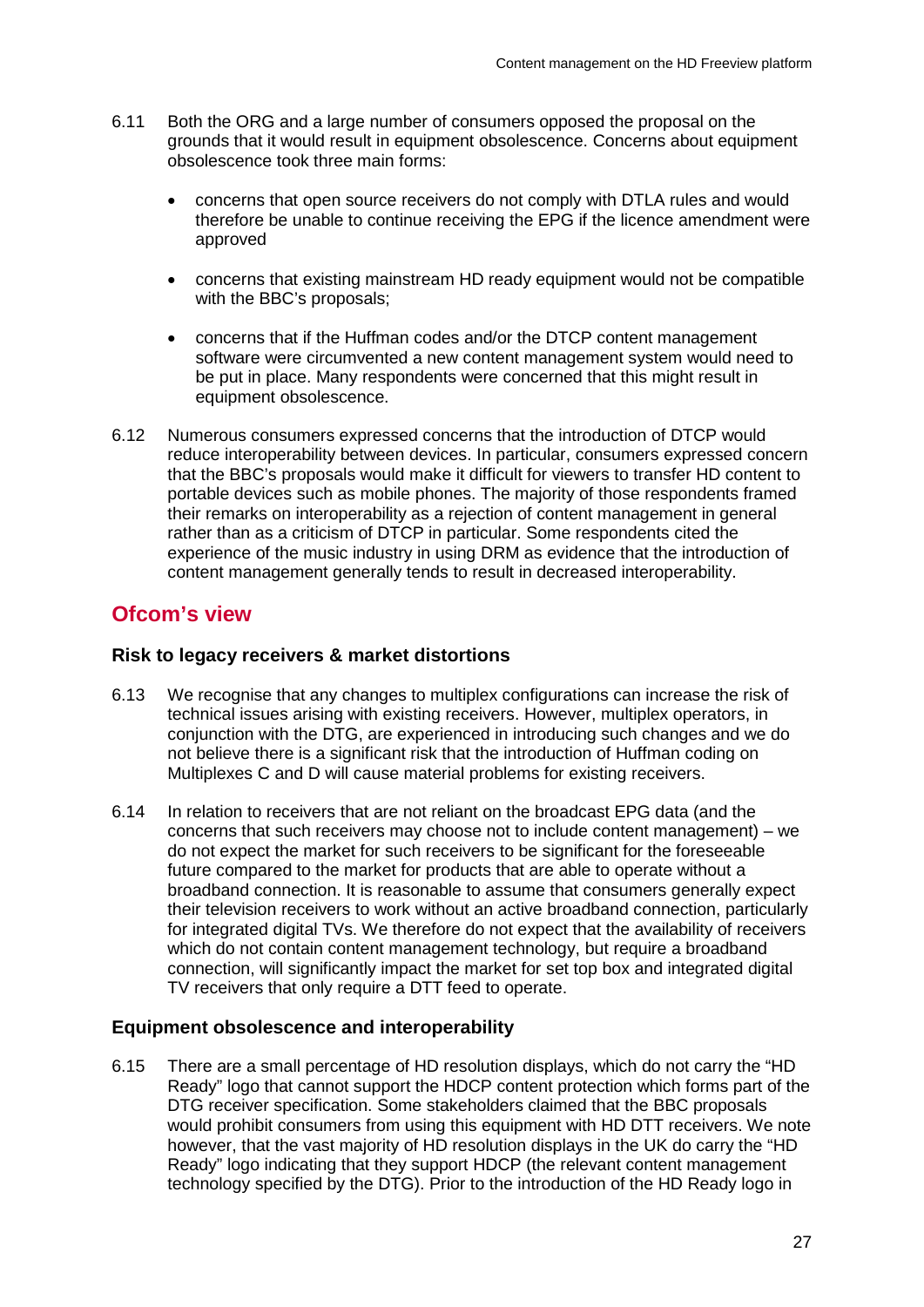2005, some displays would not have supported HDCP. However, we also note that many of these early adopters are likely to have already taken HD service from Sky or Virgin Media in order to exploit the high definition capabilities of these displays. The fact that Virgin and Sky discontinued supply of set top boxes with HD analogue outputs within a few months of launching their HD service (only providing HDMI connections protected with HDCP) suggests that the demand for HD content from consumers with these older displays is negligible.

- 6.16 In relation to concerns that upgrades or changes to the content management system could result in obsolescence of legacy equipment, we do not consider these concerns to be material. The broadcasters, multiplex operators and manufacturers that together maintain the DTT platform and agree technical standards have a proven track record in ensuring continuity of service to legacy receiver devices and managing migrations to new technologies.
- 6.17 We recognise that some legacy consumer equipment, such a portable media players, may not support the DTCP technology that would allow HD content to be copied from a HD DTT receiver. However, we also note that, under the DTG receiver specification, owners of such devices could freely transfer SD copies of content from their HD receiver to the portable media player. Given the limited screen size and resolution of these devices, the limited support for HD content formats and the limited processing power and storage capacity, for most users the transfer of the SD version of a programme is likely to better meet their viewing needs. In the future, we would expect more portable device manufacturers to include the relevant content management technologies which would allow HD content to be copied from HD DTT receivers.

### **Use of open source software**

- 6.18 As discussed in the previous section, the evidence we have reviewed indicates that DTLA licensing does not preclude manufacturers from including open source software within products, although we recognise that manufacturers are required to prevent users from easily modifying or re-configuring the equipment such that the content management is circumvented (and that this will generally be achieved through the inclusion of proprietary elements within the receiver). We expect that the availability of these proprietary solutions based on open source software could allow the development of niche products, such as those of interest to the RNIB. We also note that audio description capability will be required to be included in all HD Freeview receiver products, which was not the case for standard definition receivers.
- 6.19 Responses to the consultation suggest that open source software implementations which are 'fully open' may not meet the DTLA requirements, and may not therefore be able to meet the BBC license requirements for the Huffman look-up tables. We recognised that this could constrain innovation for 'fully open' receiver solutions, but note there are opportunities to use open source software in conjunction with proprietary software to develop receiver solutions. We are also of the view that these devices would represent only a very small proportion of the total mass market for HD DTT receivers even if the BBC's proposed licence amendment were not granted.

### **Use of content management on BBC television programmes**

6.20 A number of respondents raised concerns in relation to how the BBC applies content management to its own programming, many claimed that television licence holders should not be restricted in how they use BBC broadcast content.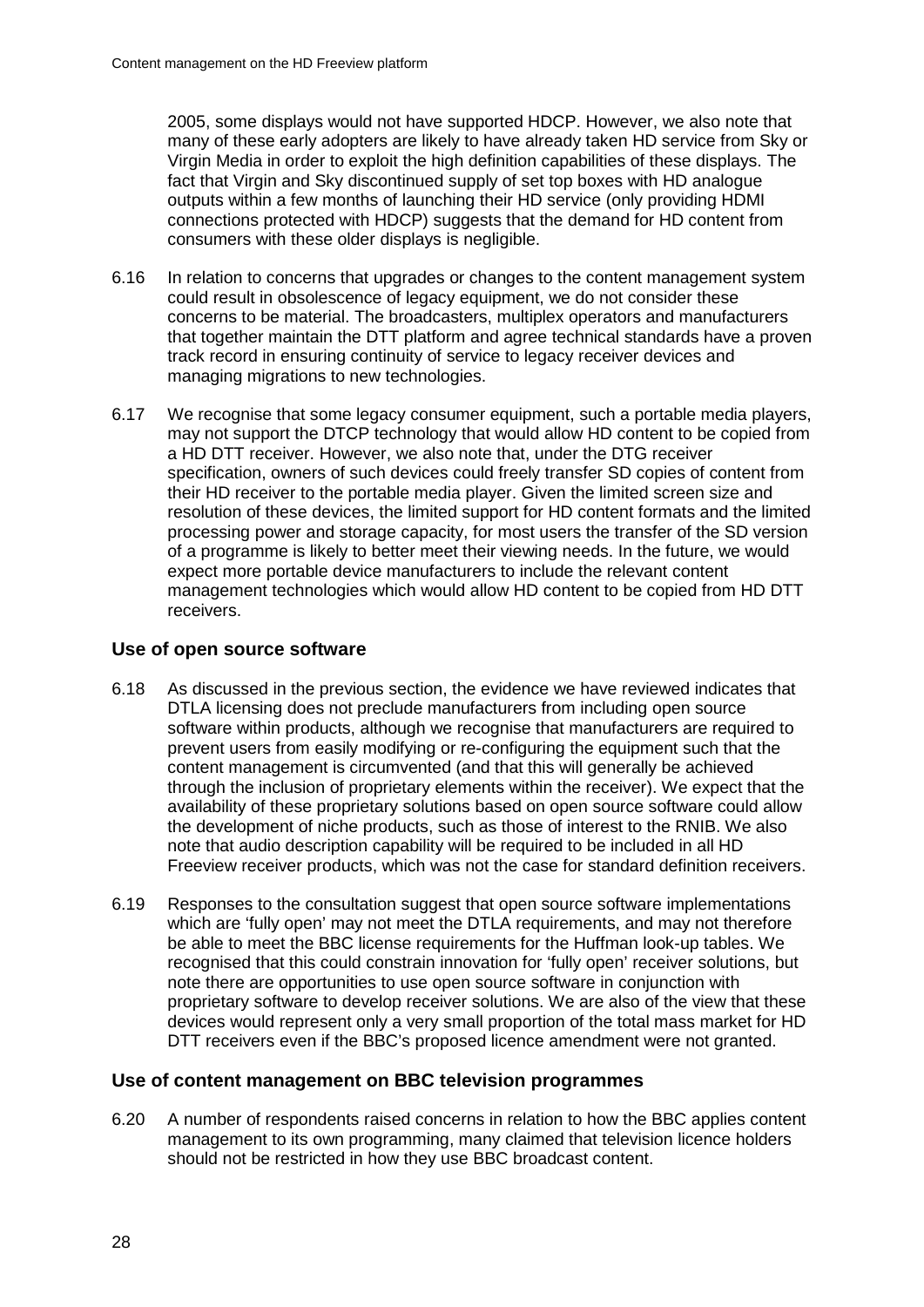6.21 The appropriate use of the television licence fee by the BBC is a matter for the BBC and Government, not Ofcom. Ofcom does not have any responsibility for, or power over, the use of the licence fee. It would therefore be inappropriate for Ofcom to comment in this respect.

## **Conclusion**

- 6.22 Having reviewed the information presented to us, we have concluded that the scale of any interoperability or obsolescence issues amongst mass market products is unlikely to be significant.
- 6.23 We have no evidence to suggest that the broadcasters, multiplex operators and manufacturers will not continue to carefully manage any future changes to the platform. As such, we do not consider there to be a material risk that the use and upgrade of content management technologies on the platform would result in equipment obsolescence.
- 6.24 In relation to "fully open" implementations of HD DTT receivers using open source software, we recognise that such implementations may not fulfil the BBC's licensing terms for the Huffman Code look-up tables. As a result, receivers based on open source codes are likely to require a proportion of proprietary software or hardware which would ensure the BBC's licensing requirements are met. Whilst this restriction may result in some consumer detriment in terms of innovation in the open source community, given the very low adoption of receivers based on fully open source software compared to those based on proprietary technologies, we are of the view that the detriment will be small and outweighed by the benefits.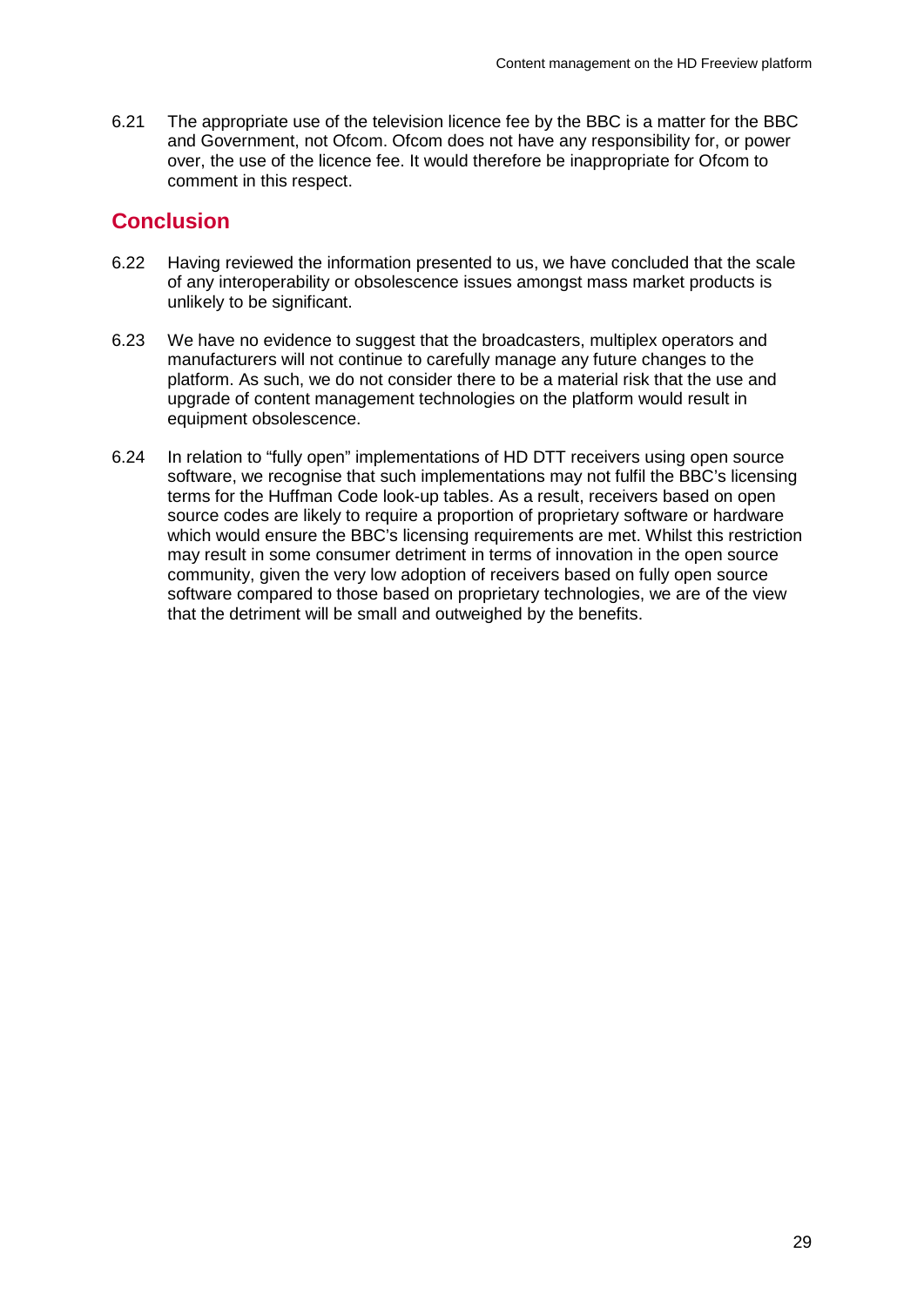# <span id="page-32-0"></span>**Conclusion**

- 7.1 Having reviewed the evidence presented in stakeholder responses we have concluded that, on balance, the BBC's proposals will deliver net benefits to citizens and consumers in the form of ensuring that the HD DTT platform is able to offer viewers the broadest range of content possible. The BBC's proposals represent a proportionate means of achieving those objectives and we consider it appropriate on balance to grant the licence amendment requested. We also propose to make the same amendments to the licences for Multiplex C & D and will be writing to the licence holders for their comments (as required by the Broadcasting Act 1996)
- 7.2 In order to ensure that any restrictions on competition in the receiver market are kept to a minimum, the licence amendment is made on the condition that the BBC licenses the Huffman Code look-up tables on a royalty free basis. As we have only considered the proposed restrictions for the purposes of the introduction of content management and not in any broader sense, the amendment will also be subject to the condition that any restriction on the provision of EPG data must only be for the purposes of providing an effective content management framework on the HD DTT platform.
- 7.3 As set out in section 5, we do not consider it appropriate to impose any further conditions relating to the nature of the content management solution employed. This would amount to an extension of our powers into an area in which Parliament has not granted us jurisdiction and we have therefore decided that no further conditions are required in this case.
- 7.4 Nevertheless, whilst not a formal condition of our granting of a licence amendment, we welcome the commitment that the BBC has made to ensure that application of content management by broadcasters is consistent with copyright legislation. These include:
	- The BBC will respect current usage protections under copyright law and any future extension of these protections, such as those recommended in the Gower's Review of Intellectual Property;
	- The BBC will create, with other PSBs, a 'user friendly' consumer guide to content management which will be published on their websites and make available to manufacturers and retailers;
	- The BBC will facilitate the development of a best practice framework for the use of content management on DTT in discussion with broadcasters, manufacturers, relevant industry bodies and consumer groups;
	- The BBC will establish a process whereby end users who believe their lawful usage is being impinged by the BBC's use of content management can raise their concerns to the BBC, rather than having to write to the Secretary of State, which is the current legal requirement.
	- That content management is not be applied to broadcast SD content,
	- That no functional content management restrictions are placed on the recording of HD content onto a DVR which is integrated into a receiver.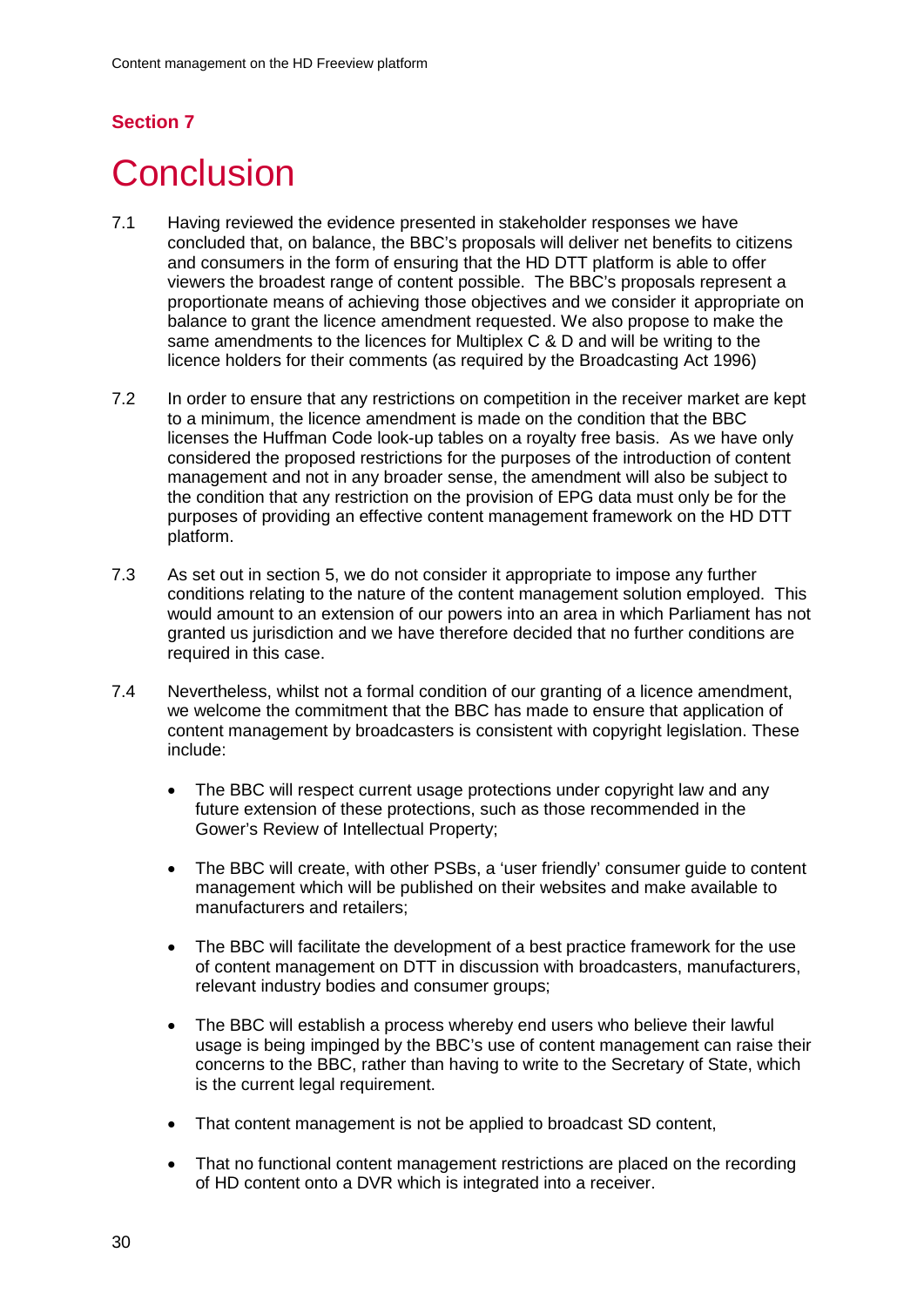7.5 We also note that Channel 4 and ITV are also supportive in fulfilling these commitments.

## **Next steps**

7.6 This statement represents the end of the statutory consultation that we are required to undertake before making amendments to Multiplex licenses, as such we will now be affecting the new license amendment with the BBC proposing to insert the following wording into Condition 6 of the license:

*"(8) Nothing in this Condition 6 is to be construed as preventing the Licensee from entering into arrangements for the protection of intellectual property rights in High Definition television services where such arrangements have been approved by Ofcom in writing"*

We also will be writing to the license holders for Multiplex C and D asking for their comments on our proposal to make the same changes to those licenses.

- 7.7 Once the proposed wording of the amendment has been agreed with the BBC we will write to BBC Free to View Ltd (as the operator of Multiplex B) setting out the conditions of approval (see Annex 1). The conditions we have set out are:
	- The licensing of the Huffman Code look-up tables required to decode electronic programme guide data associated with HD channels must be royalty free.
	- Licenses for the Huffman Code look-up tables required to decode electronic programme guide data associated with HD channels must not contain any conditions other than those required to ensure effective content management framework on the HD DTT platform.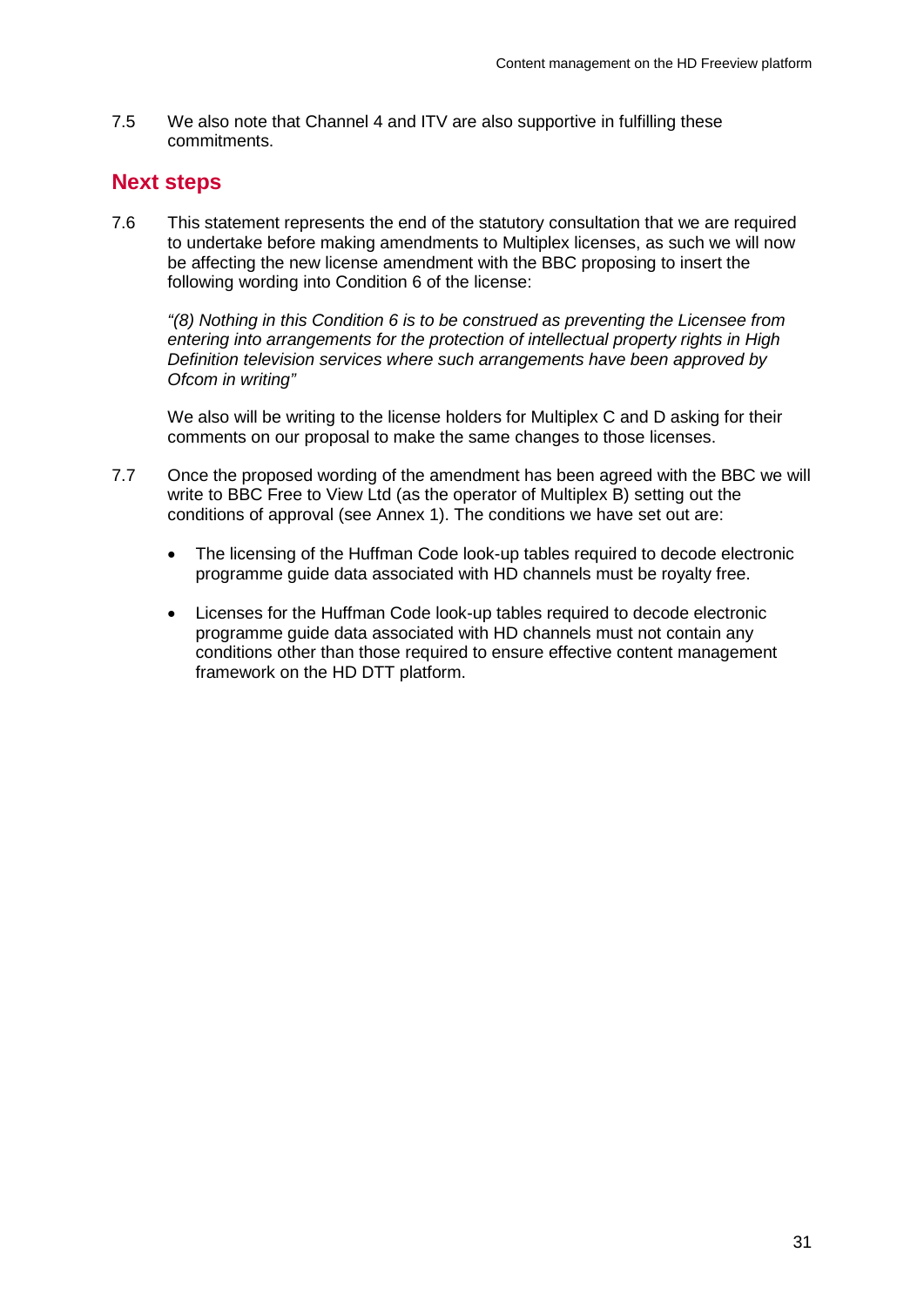## **Annex 1**

# <span id="page-34-0"></span>Letter to BBC Free to View Ltd.

Dear [BBC representative],

As you are aware, Ofcom has published its statement relating to the BBC's request for an amendment to the Multiplex B licence which would allow the BBC to restrict access to Electronic Programme Guide ("EPG") datastreams for the purposes of content management.

For the reasons set out in the statement, we have decided to approve the request for a licence amendment and the amended Licence Condition 6 is effective from today.

The amended licence condition allows the BBC to restrict access to EPG datastreams only where such restrictions are made for the purposes of content management and are approved by Ofcom in writing.

This letter constitutes written approval for the BBC to restrict access to EPG datastreams in accordance with the BBC proposals set out in your submission to Ofcom dated 8 December 2009. This approval is given on the condition that:

- The licensing of the Huffman Code look-up tables required to decode electronic programme guide data associated with HD channels must be offered on a royalty free basis.
- Licenses for the Huffman Code look-up tables required to decode electronic programme guide data associated with HD channels must not contain any conditions other than those required to ensure effective content management framework on the HD DTT platform.

Yours sincerely

[Ofcom representative]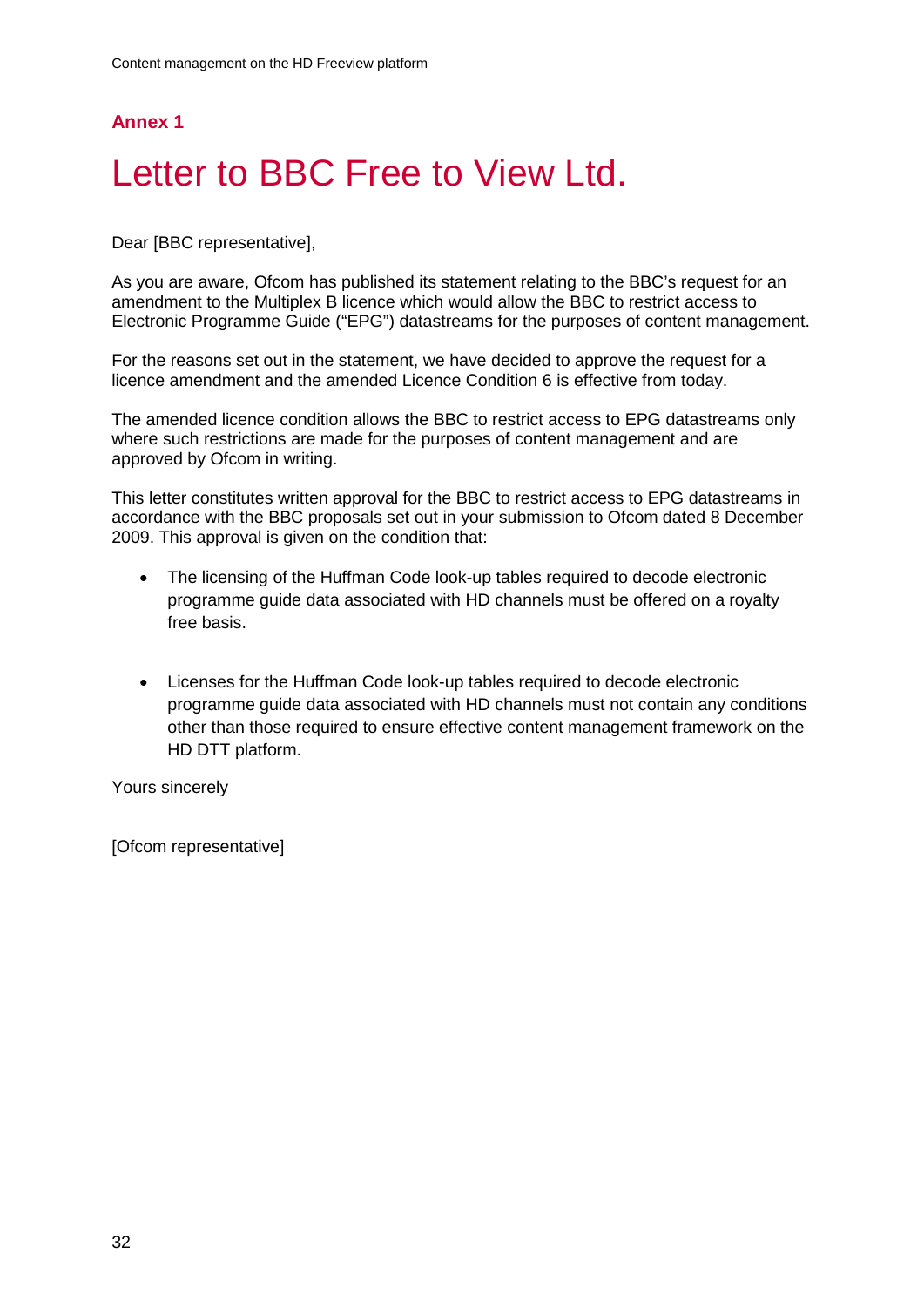### **Annex 2**

# <span id="page-35-0"></span>**2** Glossary of technical terms

| <b>Blu-ray DVD</b>                             | A high capacity DVD format which is designed for HDTV.                                                                             |
|------------------------------------------------|------------------------------------------------------------------------------------------------------------------------------------|
| <b>Content management</b>                      | Any system designed to manage the use of an item of                                                                                |
| System (also referred to as                    | intellectual property in order to restrict its use to those who                                                                    |
| <b>Copy Management System)-</b>                | have the right to do so.                                                                                                           |
| <b>CSA (Conseil supérieur de</b>               | the French broadcasting regulator.                                                                                                 |
| l'audiovisuel)                                 |                                                                                                                                    |
| D-book                                         | an industry standard specification for DTT equipment which                                                                         |
|                                                | ensures their interoperability.                                                                                                    |
| <b>DRM (Digital Rights</b>                     | Any system designed to manage the use of an item of                                                                                |
| <b>Management)</b>                             | intellectual property in order to restrict its use to those who                                                                    |
|                                                | have the right to do so.                                                                                                           |
|                                                |                                                                                                                                    |
| <b>Down-convert</b>                            | The process of producing a lower resolution version of                                                                             |
|                                                | some content, typically to create an SD version of an HD                                                                           |
|                                                | TV programme, so that it can be viewed or recorded on SD                                                                           |
|                                                | equipment.                                                                                                                         |
| <b>DTCP (Digital Transmission</b>              | A DRM encryption scheme for data networks, which will                                                                              |
| <b>Content Protection)</b>                     | commonly be used to distribute content in the home in                                                                              |
|                                                | future. The DTCP system can detect whether devices are                                                                             |
|                                                | local or are connected via the internet.                                                                                           |
| <b>DTG (The Digital Television</b>             | A cross-industry body that draws up a specification for DTT                                                                        |
| Group)                                         | equipment which ensures their interoperability.                                                                                    |
|                                                |                                                                                                                                    |
|                                                |                                                                                                                                    |
| <b>DTT</b>                                     | Digital Terrestrial Television, currently most commonly                                                                            |
|                                                | delivered through the Freeview service.                                                                                            |
| <b>DTLA (Digital Transmission</b>              | The licensing body for DTCP content protection.                                                                                    |
| <b>Licensing Authority)</b>                    |                                                                                                                                    |
| <b>DVB (Digital Video</b>                      | A set of internationally accepted open standards for digital                                                                       |
| <b>Broadcasting</b> )                          | broadcasting, including standards for distribution by                                                                              |
|                                                | satellite, cable, radio and handheld devices.                                                                                      |
| <b>DVB-T / DVB-T2 (Terrestrial</b>             |                                                                                                                                    |
| <b>Digital Video Broadcasting)</b>             | DVB-T2 is a second generation standard which is used for<br>Freeview HD broadcasts                                                 |
| <b>DVR</b>                                     | See PVR                                                                                                                            |
|                                                |                                                                                                                                    |
| <b>EPG (Electronic Programme</b>               | A programme schedule, typically broadcast alongside                                                                                |
| Guide)                                         | digital television or radio services, to provide information on                                                                    |
|                                                | the content and scheduling of current and future                                                                                   |
|                                                | programmes.                                                                                                                        |
| <b>FCC (Federal</b>                            | the broadcasting and telecommunications regulator in the                                                                           |
| <b>Communications</b>                          | <b>USA</b>                                                                                                                         |
| <b>Commission)</b>                             |                                                                                                                                    |
| Free to air (FTA)                              | Broadcast signals that are 'in the clear' (unencrypted) and                                                                        |
|                                                | do not require payment at the point of reception                                                                                   |
| <b>Freesat</b>                                 | A UK-based free-to-air satellite service operated by a Joint                                                                       |
|                                                | Venture between the BBC and ITV PLC.                                                                                               |
| <b>Integrated Digital Television</b><br>(iDTV) | an integrated digital television (iDTV) is a television set with<br>a built in digital tuner. iDTVs do not require a separate set- |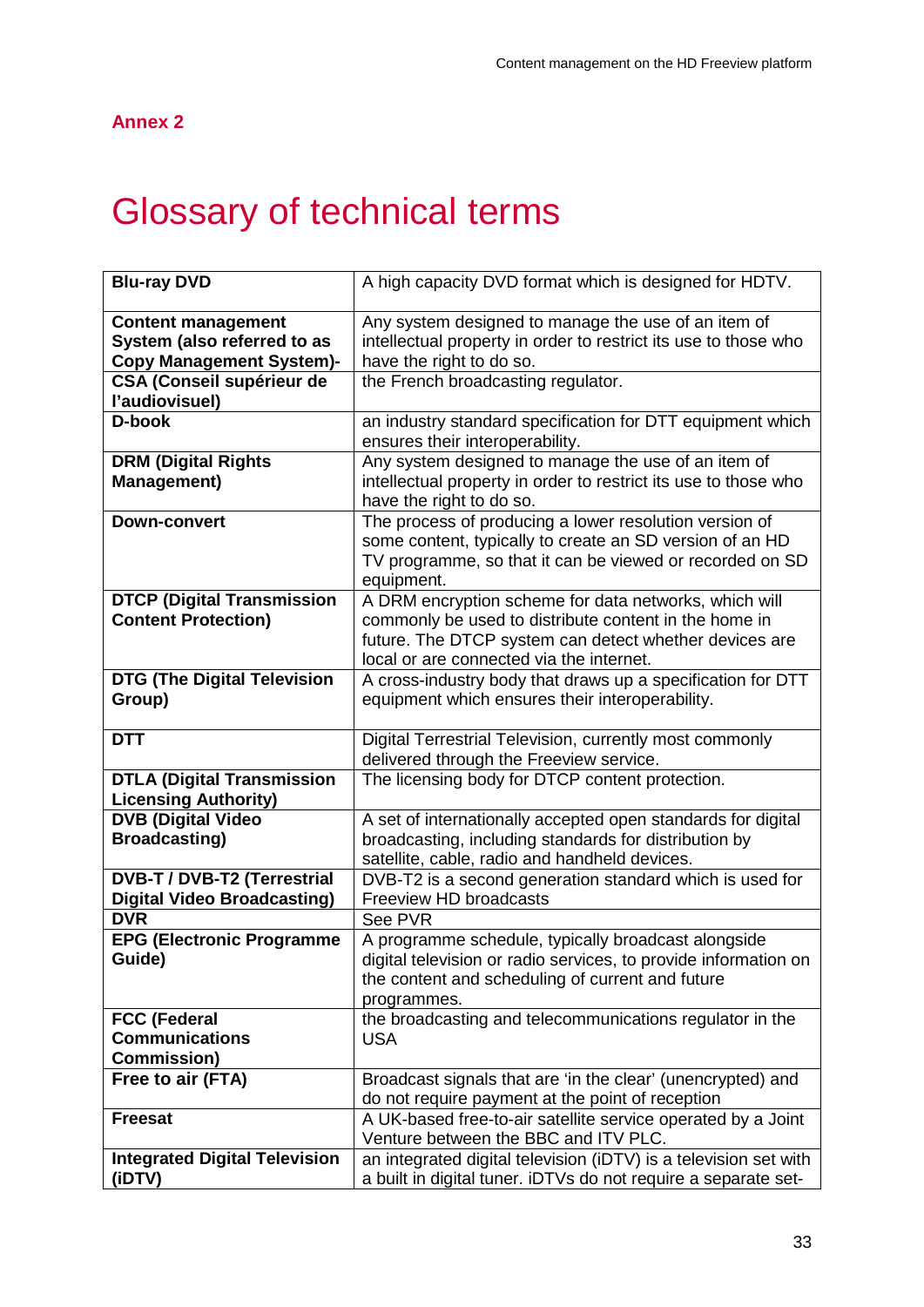|                                    | top box.                                                          |
|------------------------------------|-------------------------------------------------------------------|
| <b>IPR</b>                         | <b>Intellectual Property Rights</b>                               |
| HD/HDTV (High                      | A TV system which provides a clearer, sharper picture             |
| <b>Definition/High Definition</b>  | through higher resolution. HD transmission may be in 720p,        |
| Television)                        | 1080i or 1080p standards, where the number refers to the          |
|                                    | number of lines of vertical resolution (an HD format must         |
|                                    | display at least 720 lines), 'p' refers to progressive and 'i' to |
|                                    | interlaced.                                                       |
| <b>HDCP (High-bandwidth</b>        | A DRM scheme which encrypts and protects the                      |
| <b>Digital Content Protection)</b> | connection between a piece of digital video equipment and         |
|                                    | an HD display. Typically used on HDMI connections.                |
| <b>HDMI (High-Definition</b>       | A connection standard used to convey uncompressed                 |
| <b>Multimedia Interface)</b>       | digital signals between items of HD equipment. The                |
|                                    | standard requires support for HDCP encryption                     |
| <b>Huffman Coding</b>              | A compression technique which is based on the frequency           |
|                                    | of occurrence of data items. It replaces the most common          |
|                                    | items with short codes which are then listed in a 'lookup         |
|                                    | table'. Access to the lookup table is essential to reconstruct    |
|                                    | the original information from the compressed version.             |
| <b>Linux</b>                       | An Open Source (see below) computer operating system,             |
|                                    | which is based on Unix. It can be used as an alternative to       |
|                                    | Windows on a PC but is increasingly being used in                 |
|                                    | complex home entertainment equipment such as PVRs.                |
| <b>Multiplex (Mux)</b>             | A digital stream or service that carries multiple interleaved     |
|                                    | signals or streams of information on a carrier at the same        |
|                                    | time in the form of a single, complex signal. The individual      |
|                                    | signals are then separated at the receiving end. In TV            |
|                                    | broadcasting, a multiplex carries a collection of                 |
|                                    | compressed digital channels which typically occupy the            |
|                                    | same bandwidth as a single analogue service. May be               |
|                                    | abbreviated to 'mux'.                                             |
| Ofcom (Office of                   | The UK's independent regulator and competition authority          |
| <b>Communications)</b>             | for broadcasting, telecommunications and                          |
|                                    | radiocommunications matters.                                      |
| <b>Open Source</b>                 | Any one of a number of licensing schemes for computer             |
|                                    | software where there is not only no charge for the software       |
|                                    | but any user is free to modify the program. This is possible      |
|                                    | because the normally confidential source code is made             |
|                                    | freely available.                                                 |
| <b>Open Rights Group</b>           | The Open Rights Group is a non-profit organisation that           |
|                                    | campaigns to preserve digital freedoms.                           |
| <b>PSB</b>                         | Public Service Broadcasting, or Public Service                    |
|                                    | Broadcaster. The Communications Act in the UK defines             |
|                                    | the PSBs to include the BBC, the channel 3 licensees,             |
|                                    | Channel 4, Five and S4C                                           |
|                                    |                                                                   |
| <b>PVR (Personal Video</b>         | A device, usually built into a set-top box or TV set, which       |
| Recorder)                          | records content digitally onto a hard disk or flash memory.       |
|                                    | The unit may have several tuners to record programmes             |
|                                    | simultaneously, as well as enabling facilities such as live       |
|                                    | pausing.                                                          |
|                                    |                                                                   |
| <b>Resolution</b>                  | The number of columns and lines of pixels used to                 |
|                                    | construct a digital image. E.g. 1920 x1080 for 1080i HDTV         |